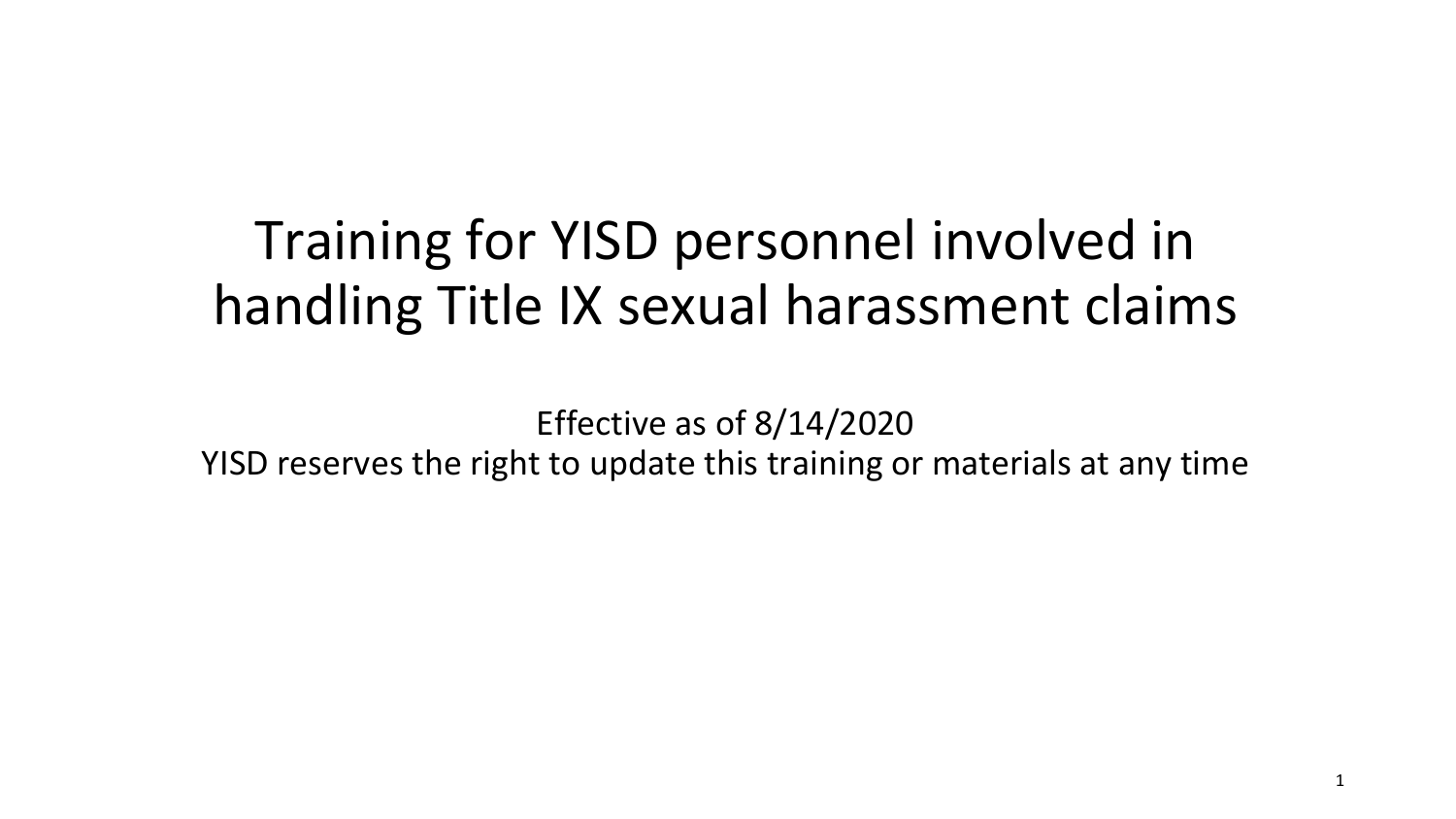Applicable to Title IX reports and claims received on or after August 14, 2020

Review in conjunction with:

- Policy FFH (Legal) and FFH (Local)
- New FFH Regulation. Title IX Sexual Harassment Procedures and Grievance Process
- Title IX Manual
- Handout on Rape Shield Protections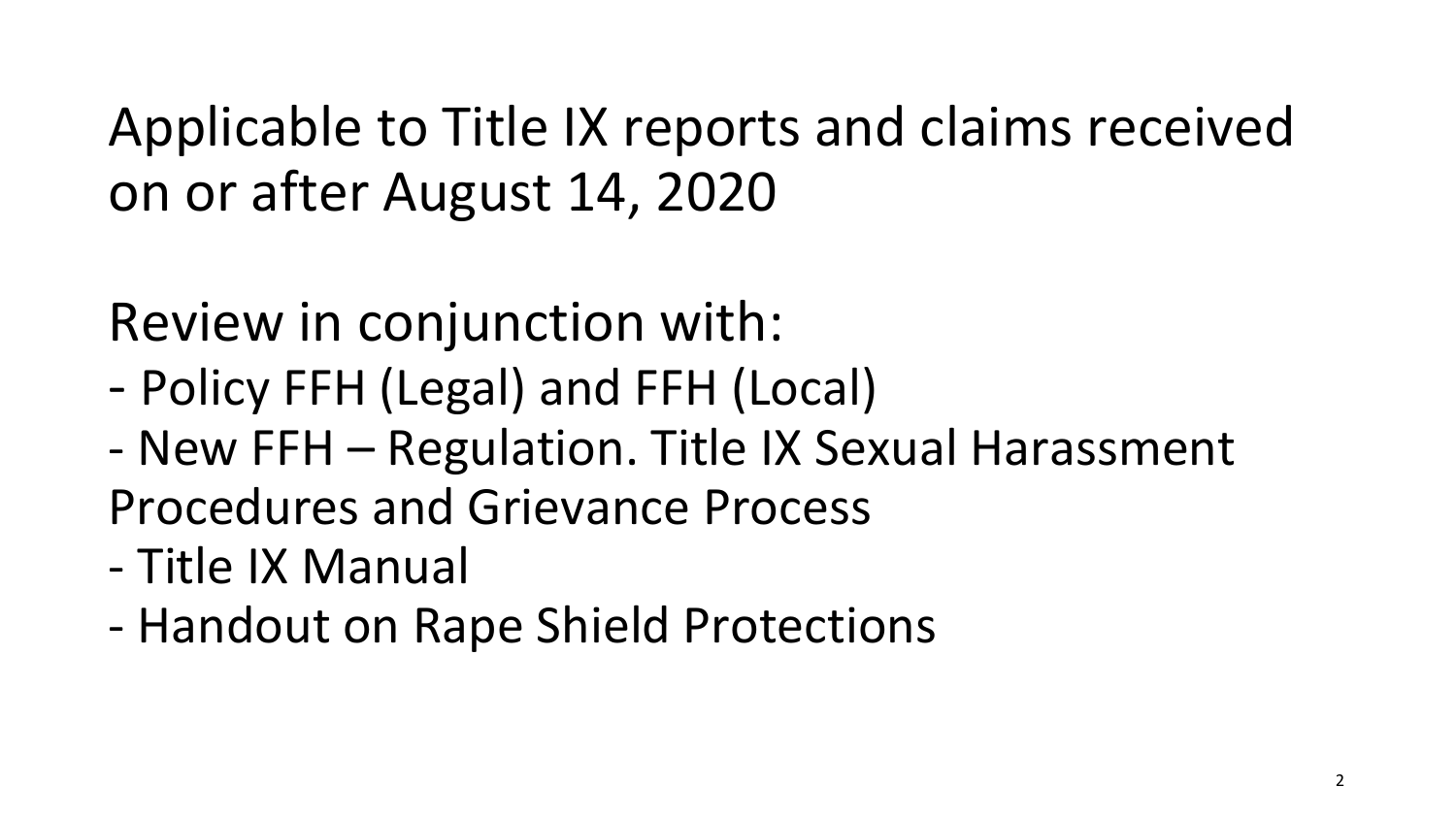Title IX prohibits discrimination on the basis of sex in educational programs.

When schools do not respond appropriately to claims of sexual harassment, they are discriminating on the basis of sex, putting federal funding at risk.

Students don't violate Title IX, school districts do.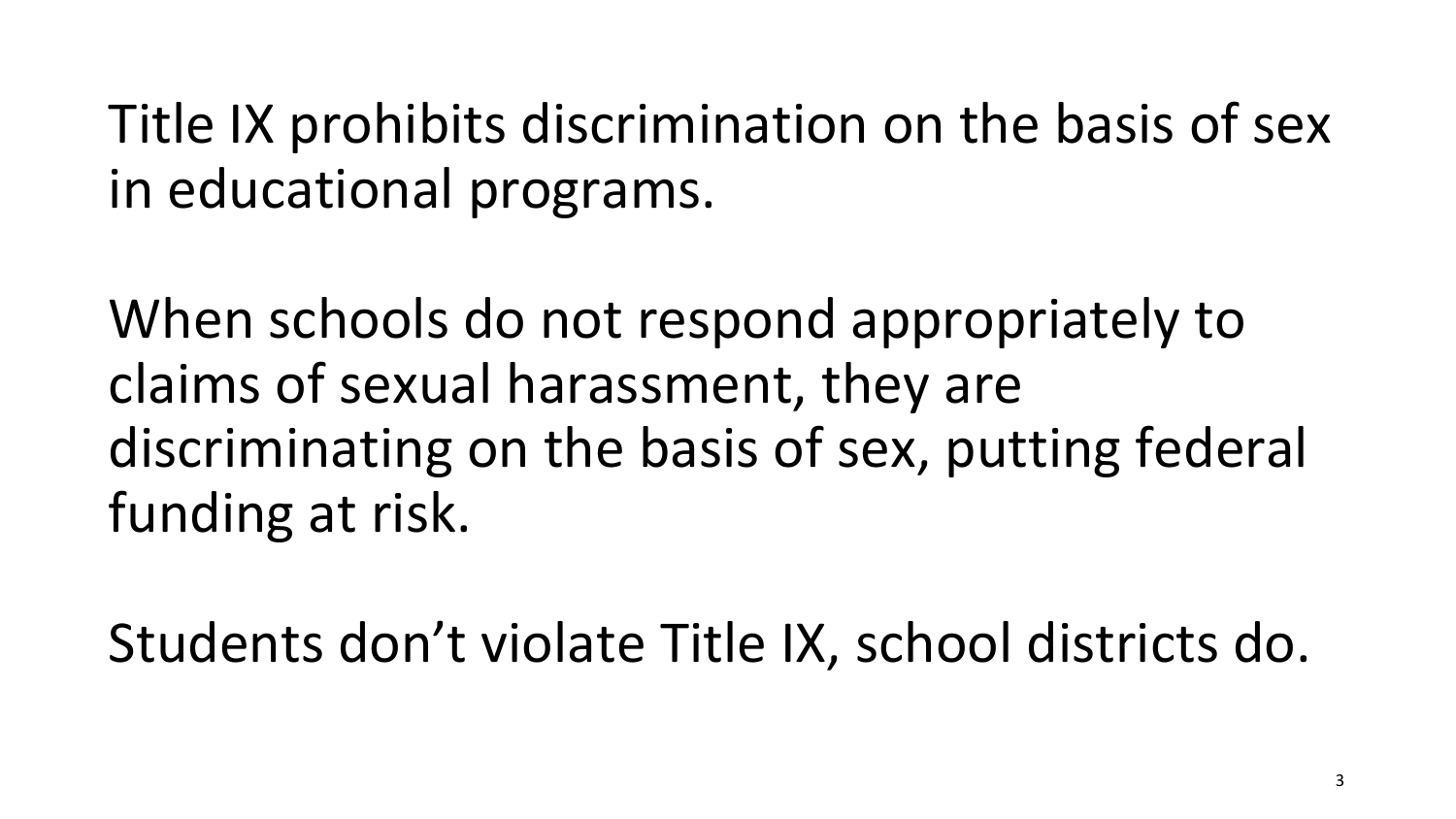# Title IX requires: When district has actual knowledge of sexual harassment in its educational program against a person in the US, the district must

- respond promptly in a manner that is not deliberately indifferent, and
- treat complainants and respondents equitably.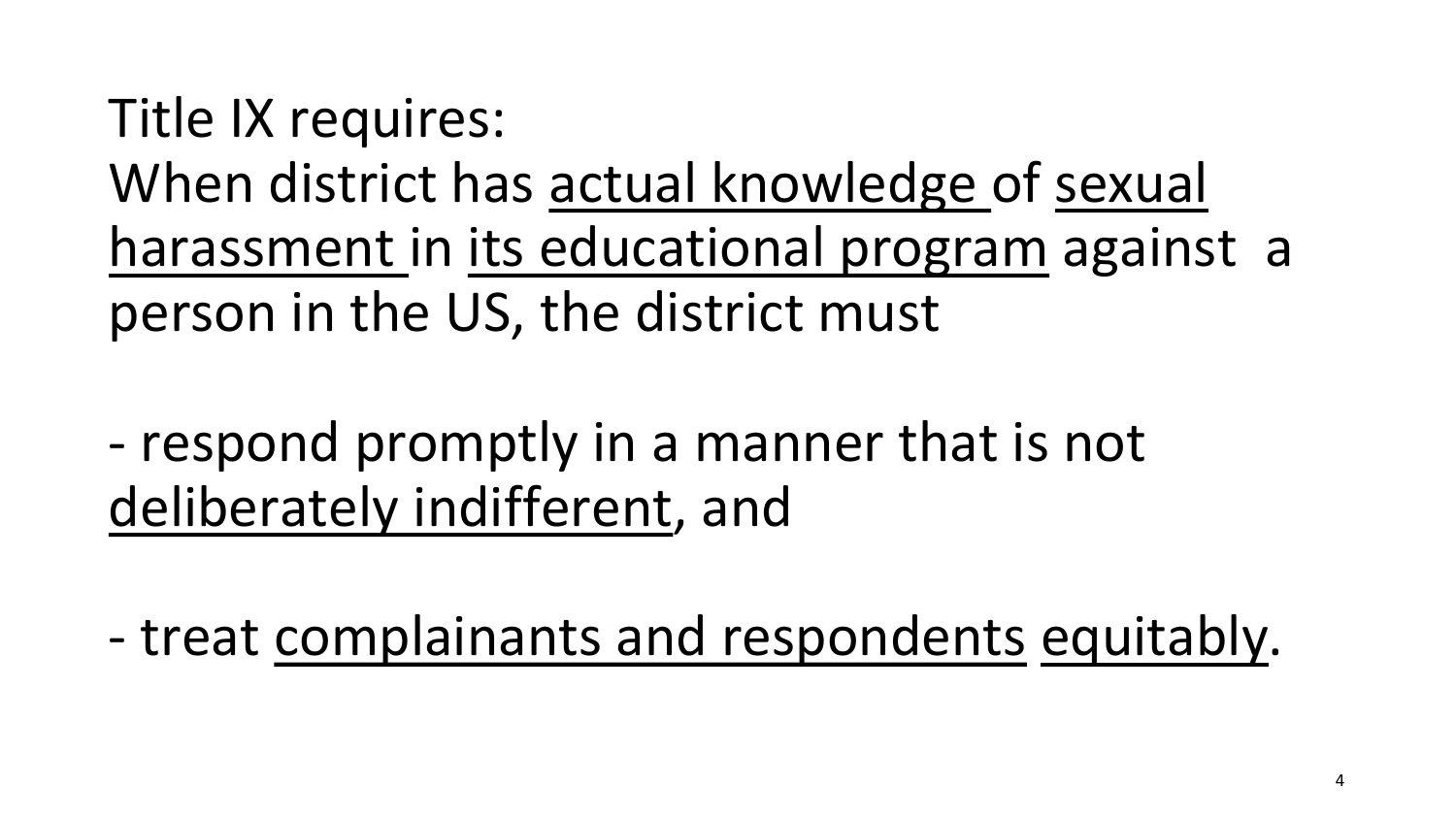"actual knowledge" – any employee has knowledge of student against student conduct.

"complainant" – person alleging that sexual harassment occurred.

" $respondent" = person against whom the$ allegation is made.

"deliberately indifferent" means response was clearly unreasonable in light of known circumstances.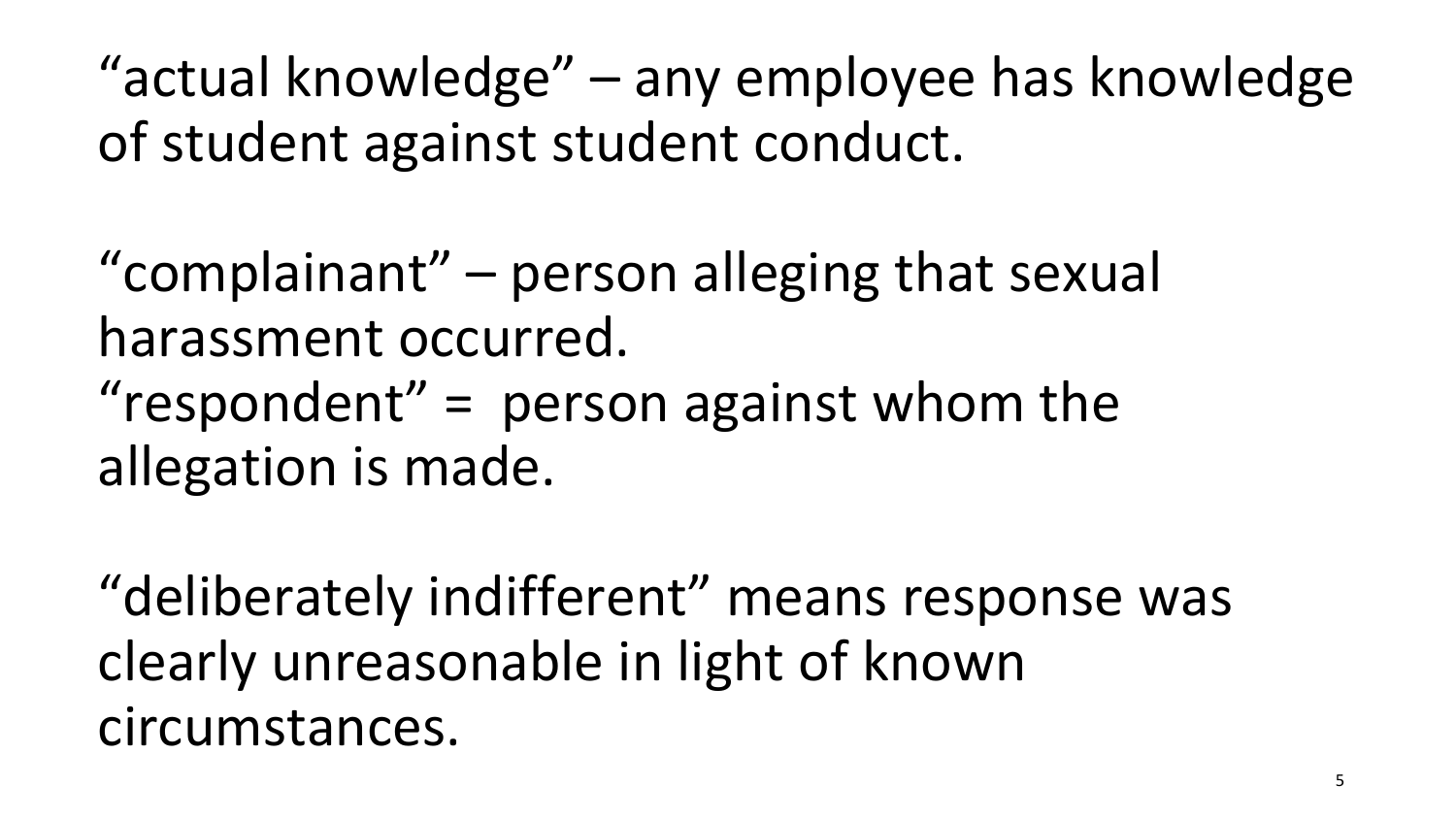"in its educational program" or activity includes locations, events, or circumstances over which the district exercised substantial control over both the respondent and the context in which the sexual harassment occurs

#### **Examples:**

At school – yes During official school trip at hotel – yes At the school prom - yes Over summer at student's home – no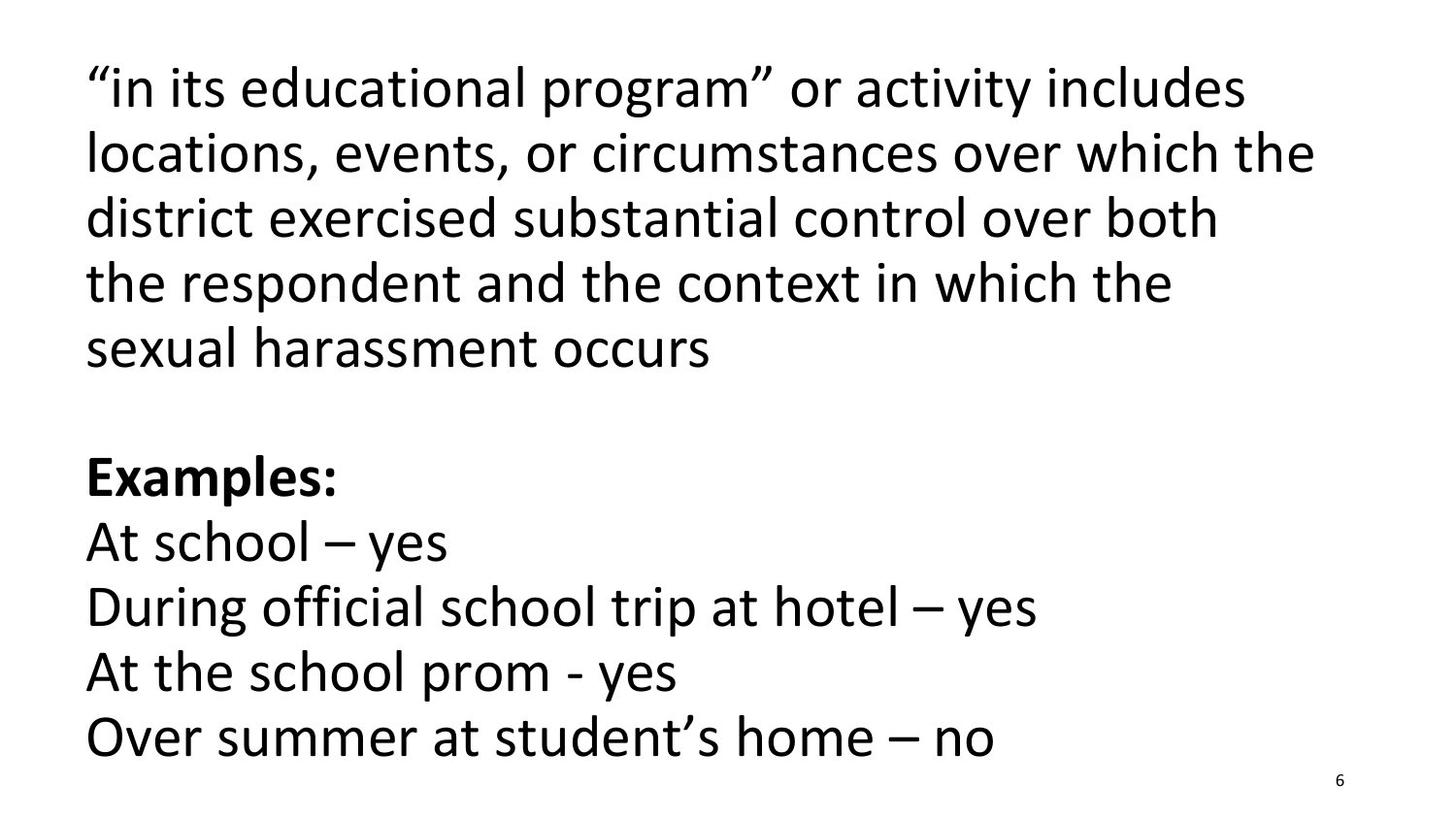Title IX requires: When district has actual knowledge of sexual harassment in its educational program against a person in the US, the district must

- respond promptly in a manner that is not deliberately indifferent, and

- treat complainants and respondents equitably.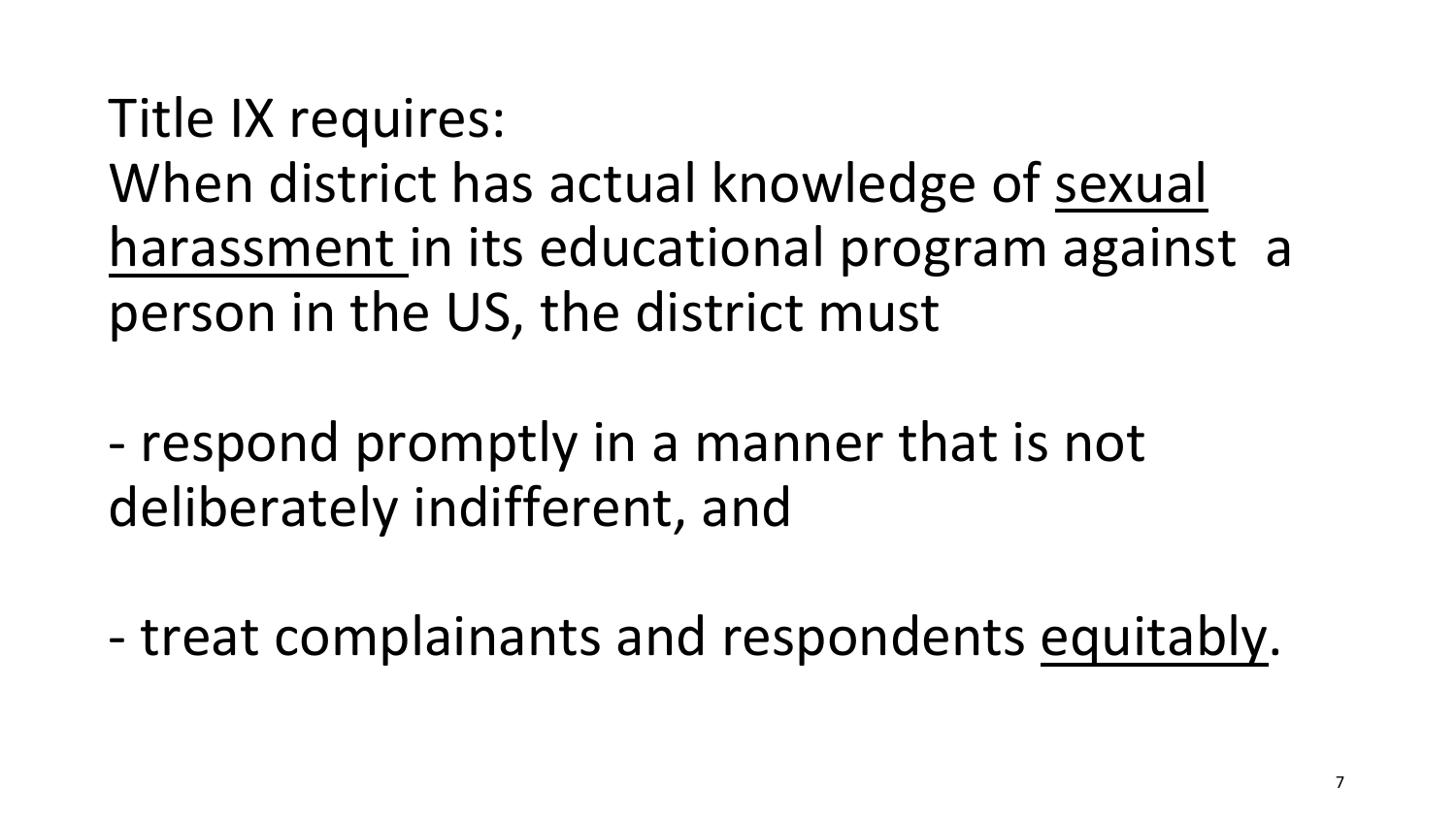"Sexual harassment" means conduct on the basis of sex that satisfies one or more of the following **3 types**:

1. An employee conditioning an aid, benefit, or service on participation in unwelcome sexual conduct ("Employee Conduct")

2. Sexual assault, dating violence, domestic violence, or stalking, as defined in federal law. ("Expellable Conduct") *Note: Under federal law, "sexual assault" includes fondling.*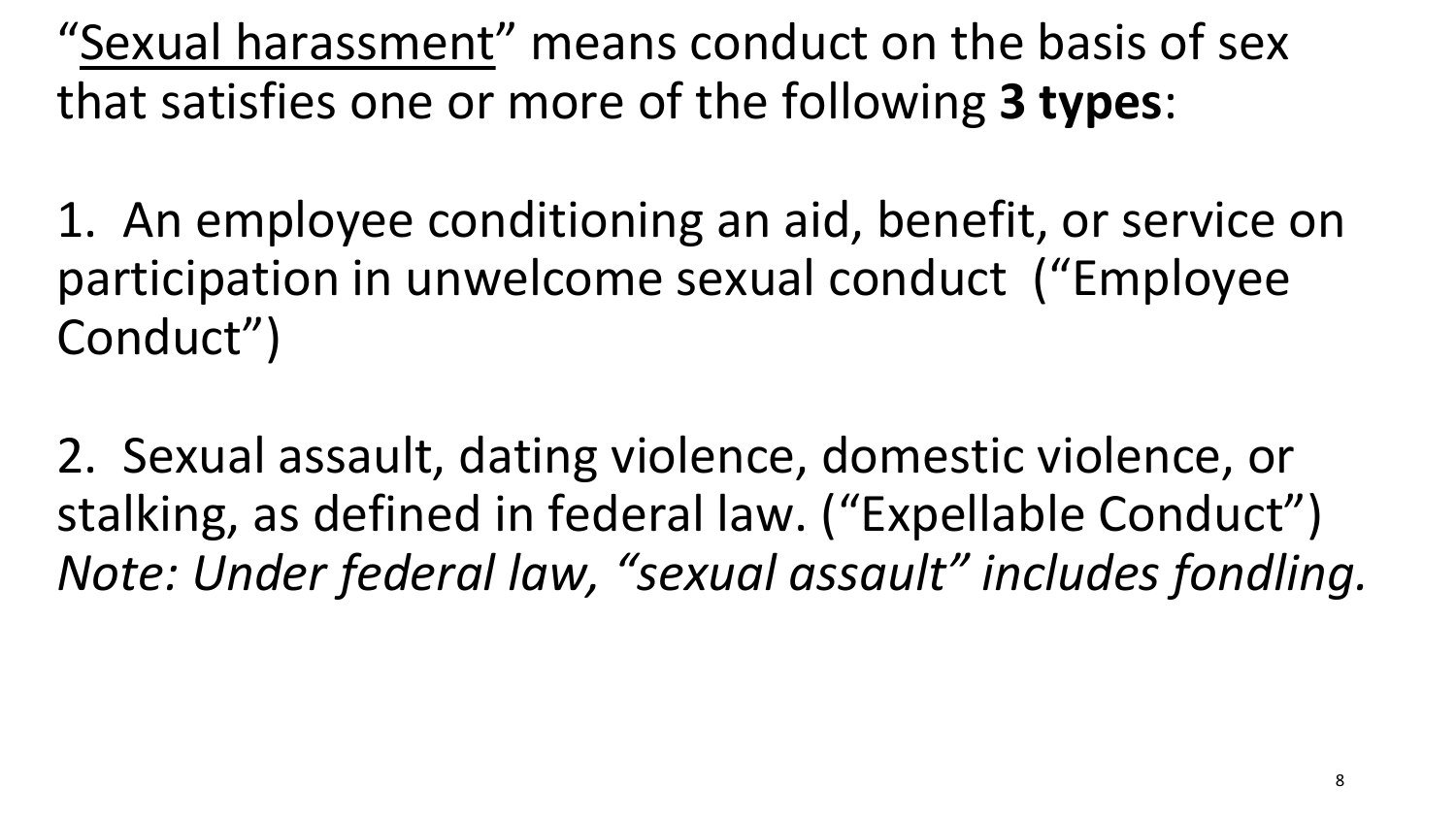"Sexual harassment" means :

3. Unwelcome conduct determined by a reasonable person to be so severe, pervasive, and objectively offensive that it effectively denies a person equal access to the education program or activity ("Severe Sex-based Conduct")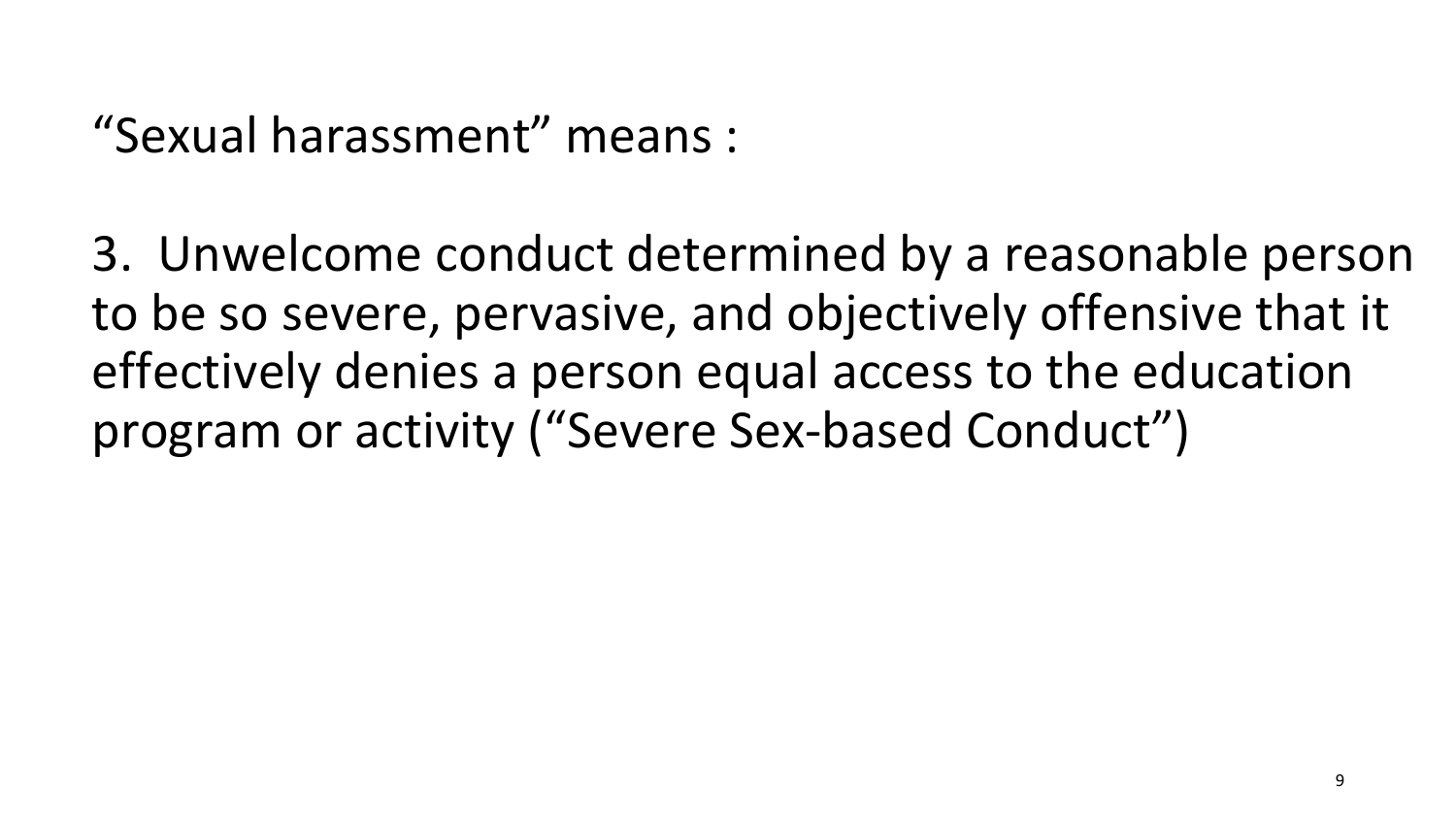## Unwelcome "Sex-based" conduct = verbal or physical conduct of a sexual nature

Examples: unwanted, unwelcome physical contact, such as touching, bumping, grabbing, or patting; sexually insulting remarks about race, gender, ability, or class; bragging about sexual prowess for others to hear; persistent intimidating or demeaning nicknames, homophobic name calling, cat calls, rating, or embarrassing whistles; graffiti with names; being followed around by another student / being stalked; unwanted emails, texts, messages, videos, or photos of a sexual nature.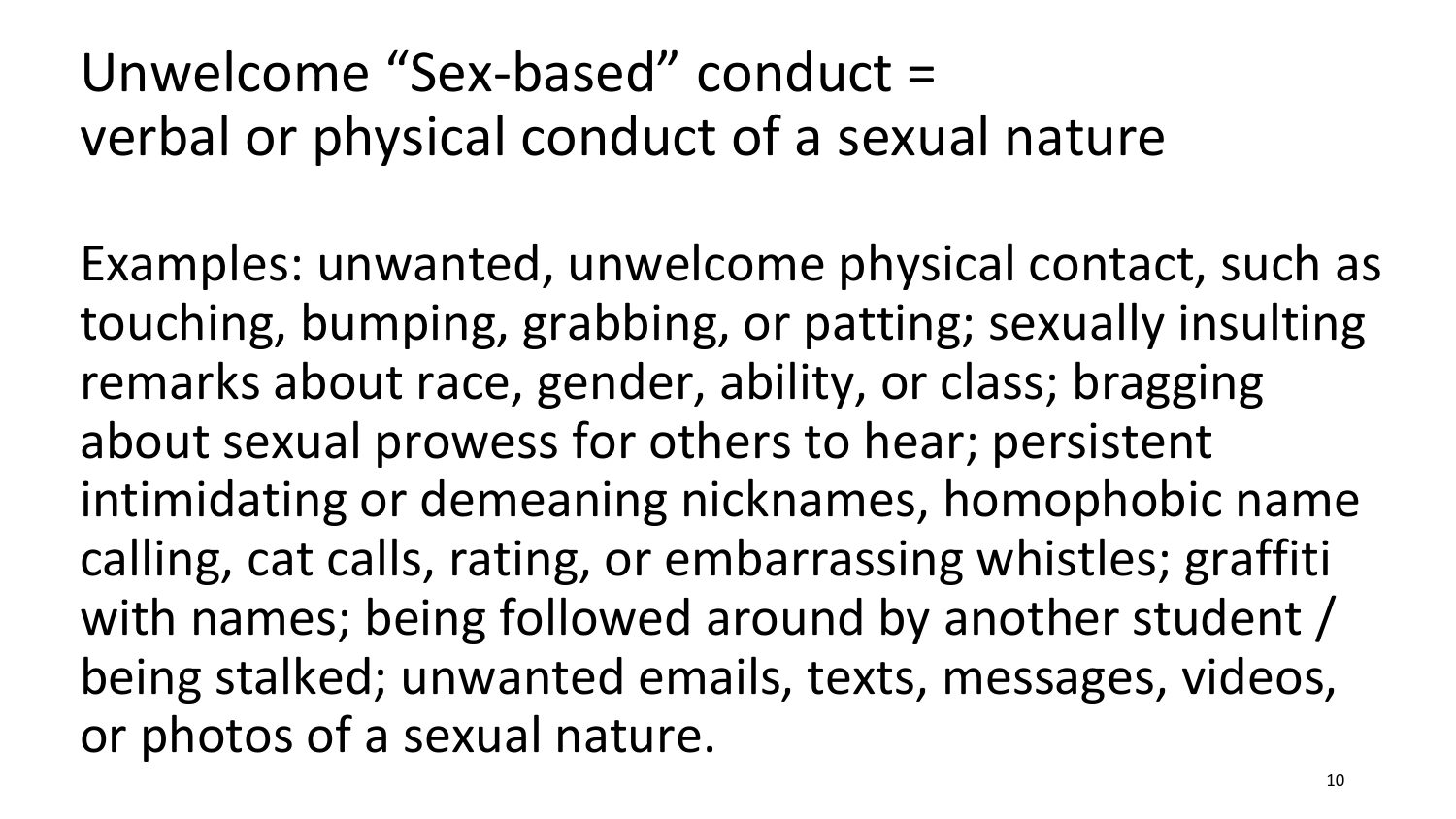### "Severe, persistent, objectively offensive"

Courts have held: mere teasing, name-calling = insufficient "minor allegations" = insufficient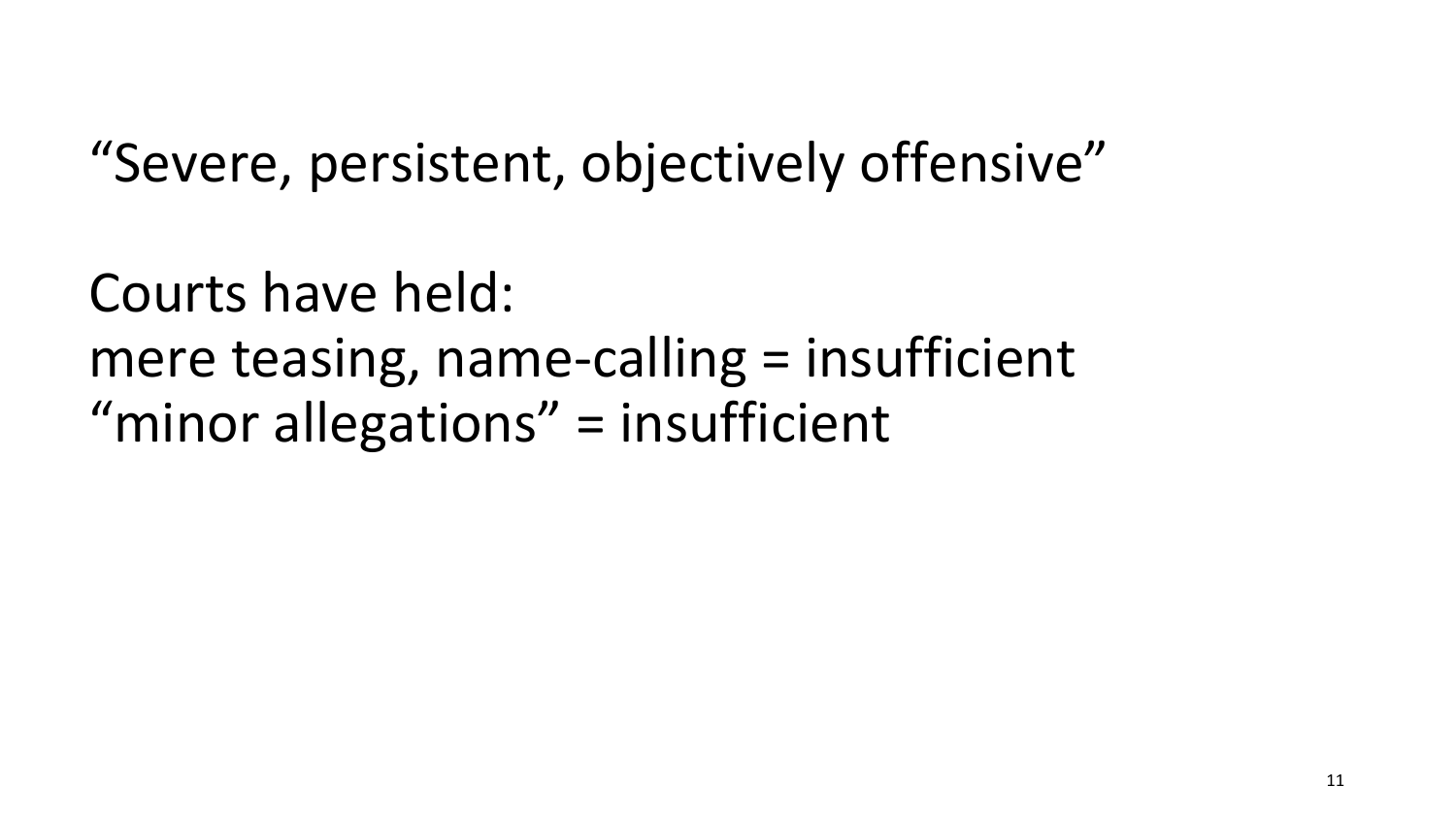Title IX requires: When district has actual knowledge of sexual harassment in its educational program against a person in the US, the district must

- **- respond promptly in a manner that is not deliberately indifferent, and**
- treat complainants and respondents equitably.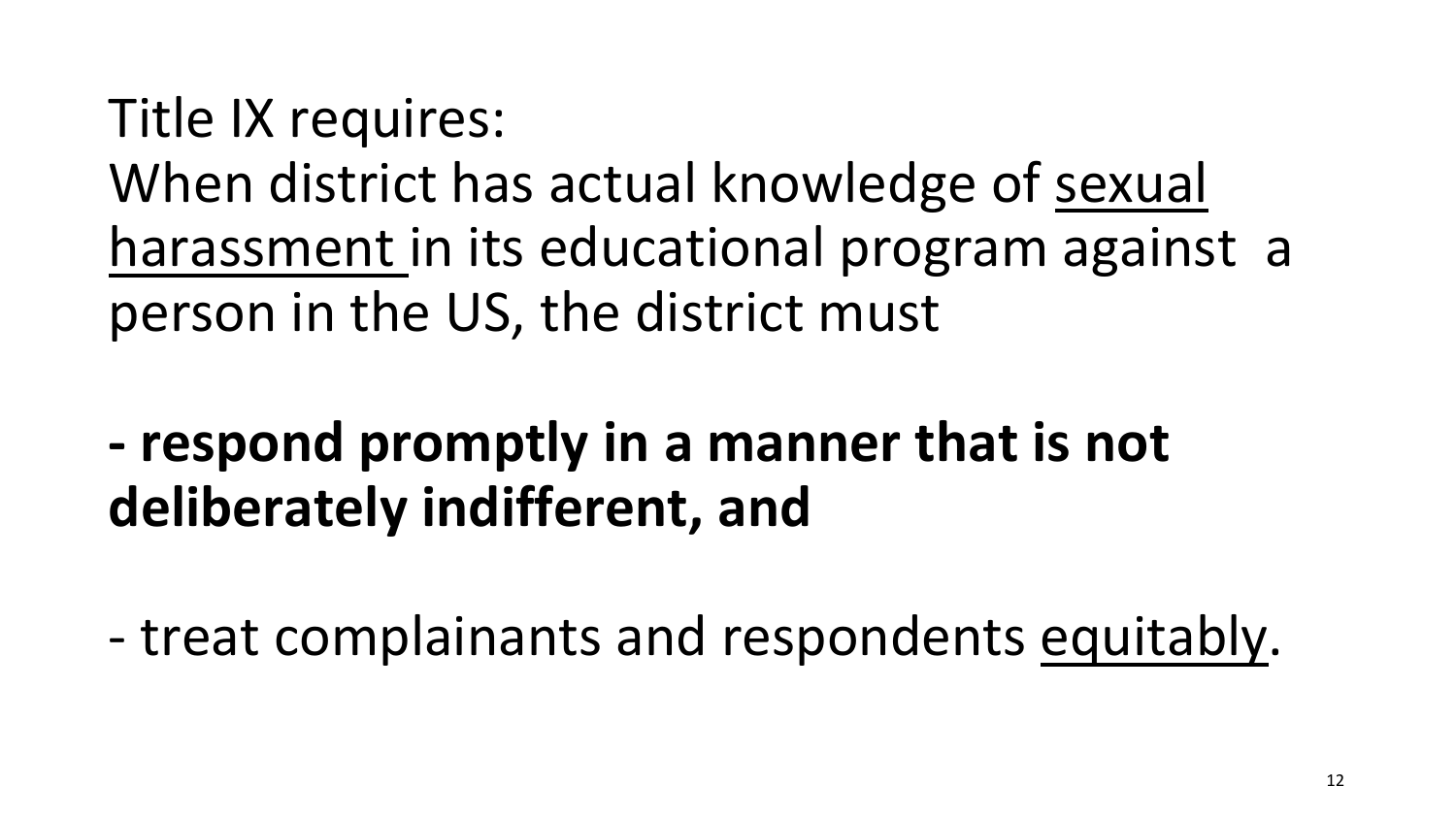# What to do and not do right away

Everyone

- Make sure reports and claims made to any employee get relayed to Title IX Coordinator immediately – clock has started!
- Can be verbal reports, by staff, victim, parent, student witness

Title IX Coordinator immediately uses judgment to determine

- Taking the report as if true, could it legally be sexual harassment?
- Would a reasonable person consider this "severe and persistent"- not minor?
- Is it "Employee Conduct" or "Expellable Conduct" requiring special procedures?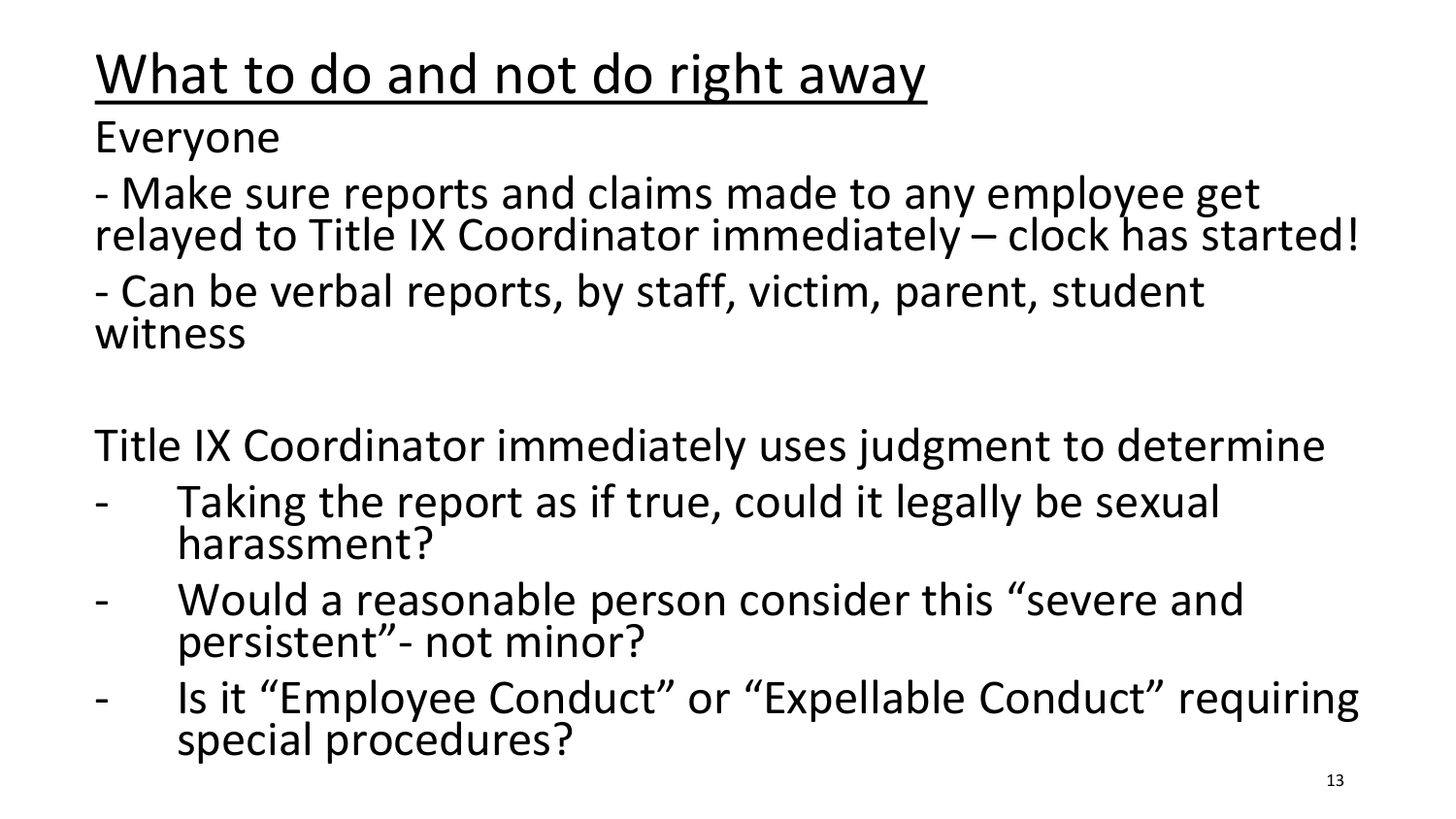### *Examples of reports and sorting*

- Bullying with some minor sexual language? No
- Minor teasing based on gender? No
- Daily harassing with sexual words, gestures? Yes
- Sexual advances on a school trip in the US? Yes
- Consensual teen sexual contact at school? No
- Sexual contact at school that is unwelcome? Yes
- Sexual assault at school? Yes, Expellable Conduct
- Sexual conversations with teacher? Yes, Employee Conduct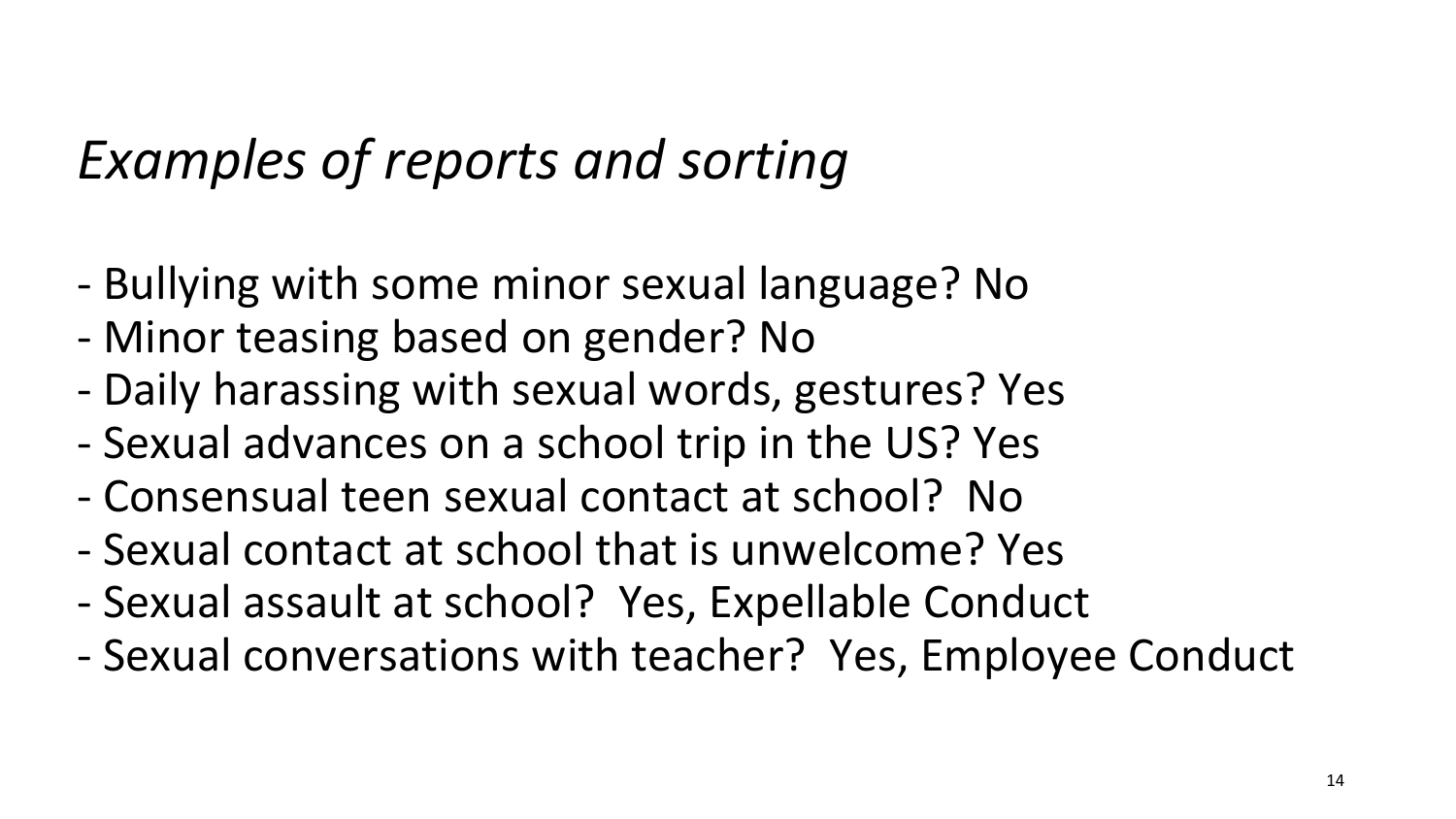How treat complainants and respondents equitably? Per Title IX Rules, this means:

- **Staff participants are objective, unbiased, no stereotyping. No conflicts, Separate roles.**
- Complainant gets "supportive measures."
- Process presumes respondent is innocent and there is no discipline until finding is made.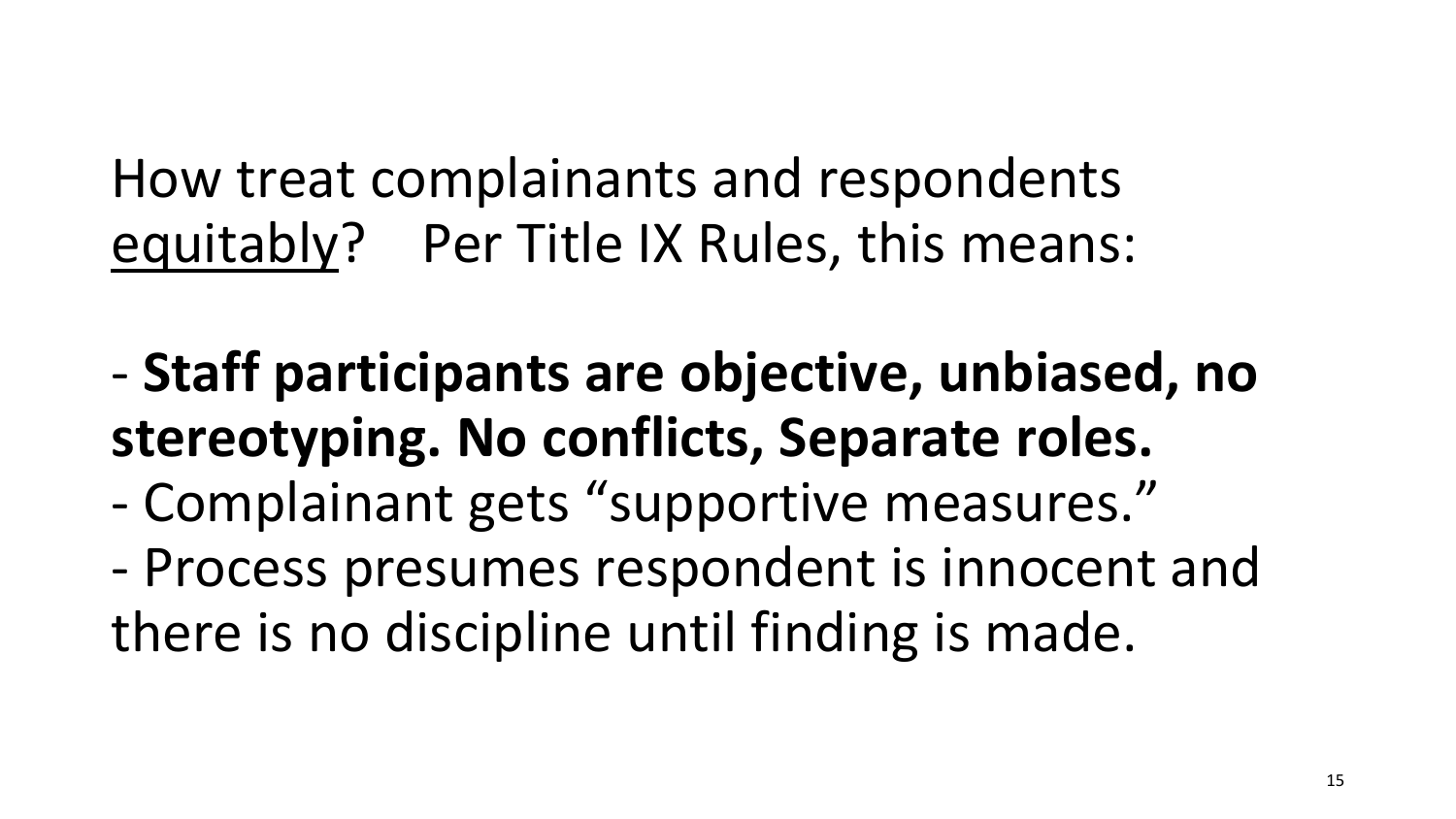# Examples of subjectivity, bias, stereotyping, conflict of interest

*I faced far worse when I was in school and I'm fine. A member of the Honor Society could never do such a thing. It's a tradition with this club and no one meant any real harm. Boys will be boys.*

*Girls tend to exaggerate these things.*

*It's just her word against his.*

*But we need him for the state finals this weekend!*

*It's a serious allegation, we should err on the side of discipline.*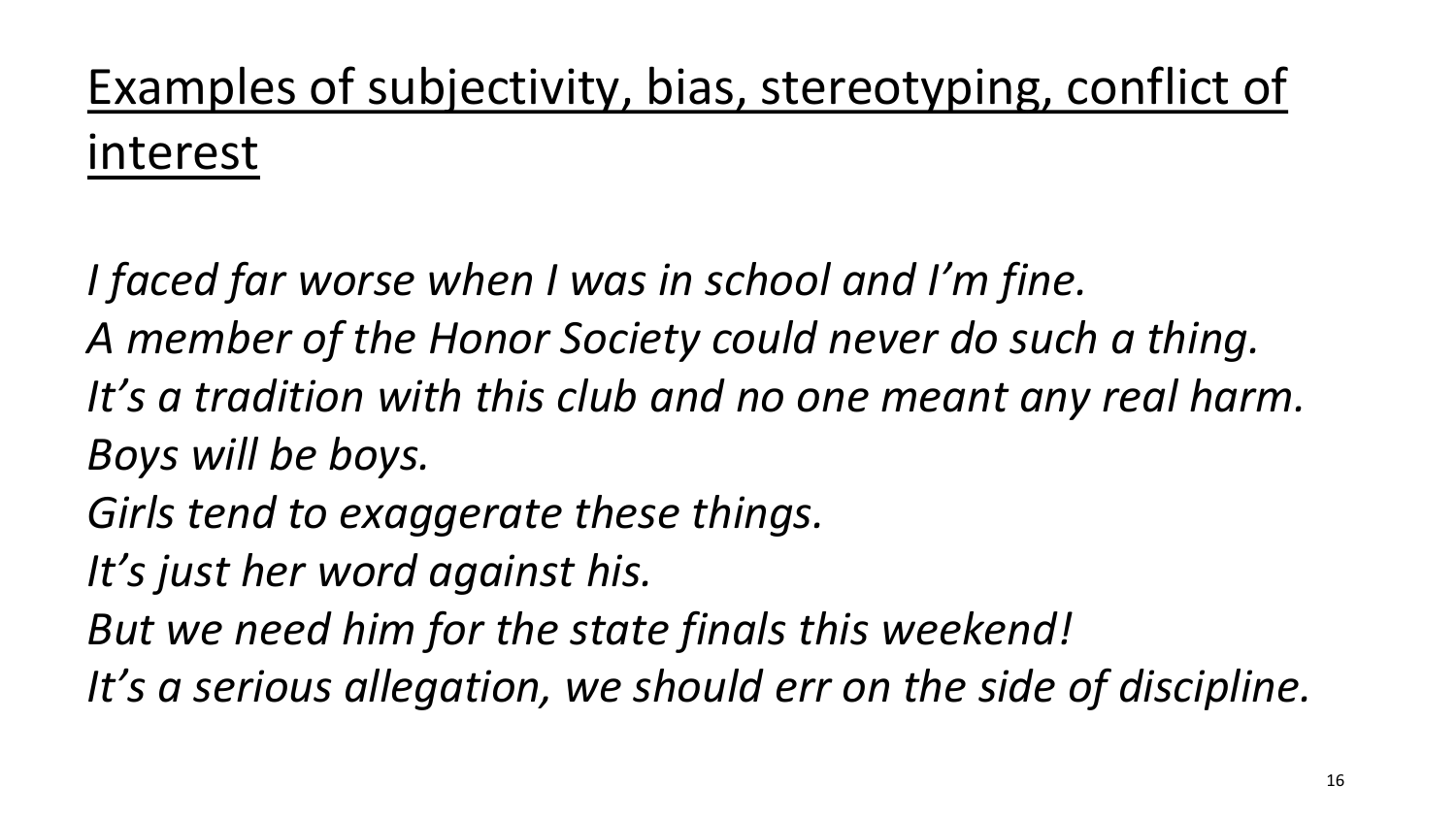**"Supportive Measures"** are designed to restore or preserve equal access to the district's education program or activity without unreasonably burdening the other party,

# including measures designed to

- protect the safety of all parties,
- protect the district's educational environment, or
- deter sexual harassment.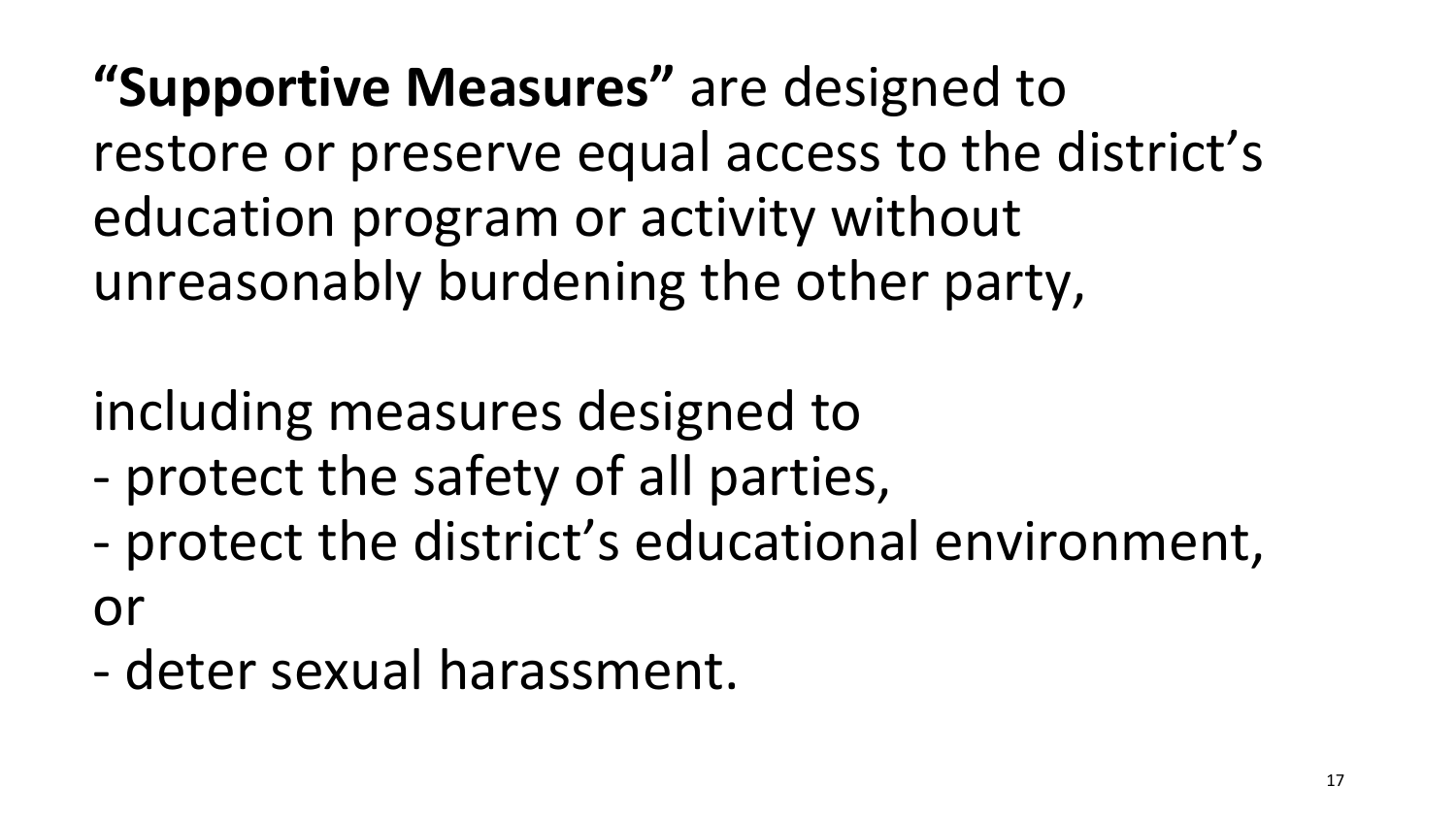#### Aimed at *"How can we help you to stay engaged in school – first in the short term during this process"* but without "unreasonably burdening" the respondent - non-punitive

- for a limited period
- keep confidential to extent that confidentiality won't impair the measure

Title IX Coordinator will contact complainant by next school day to discuss the report and supportive measures. See Title IX Manual for details.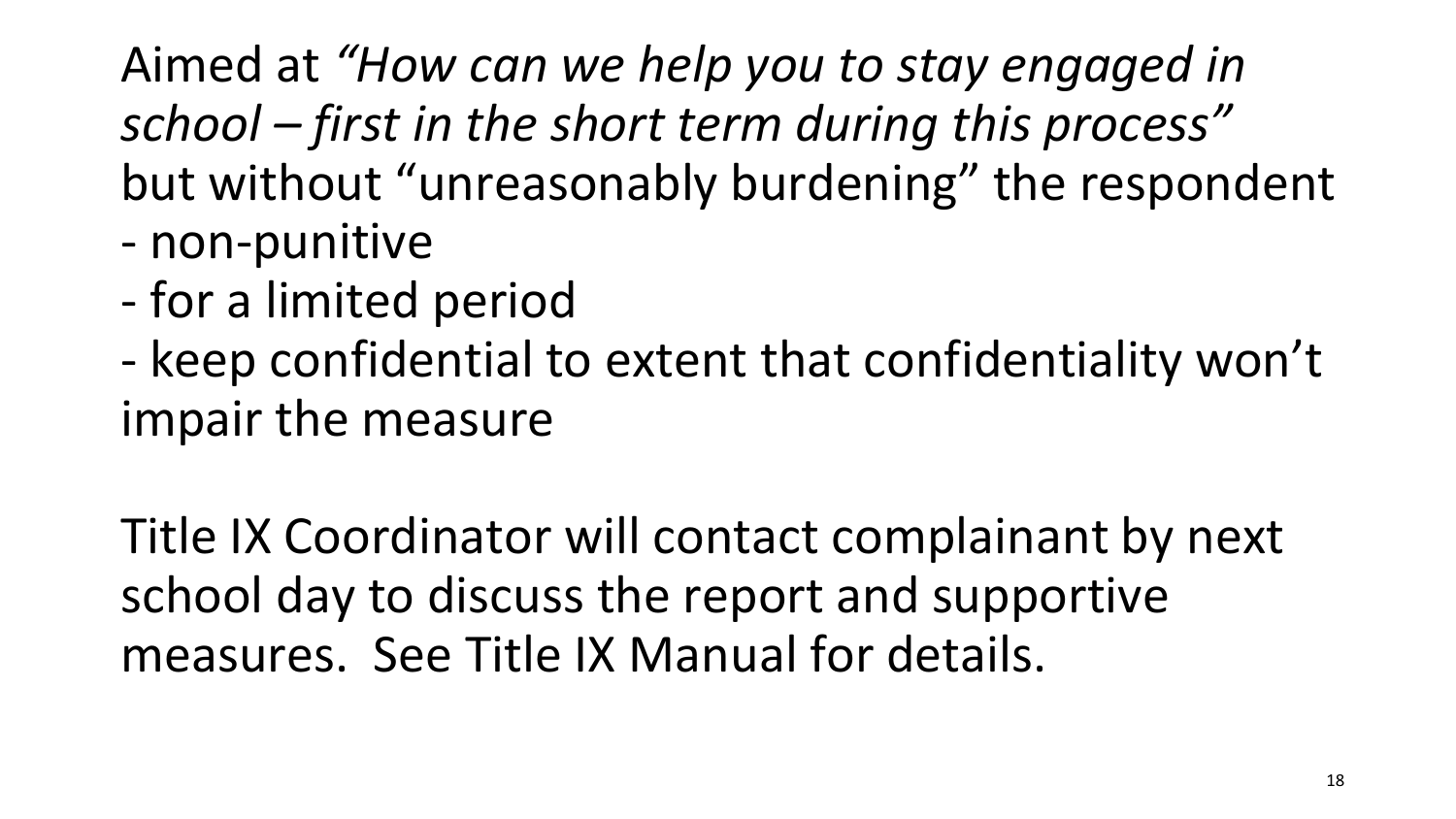#### *Examples from Title IX rules*

"counseling, extensions of deadlines or other courserelated adjustments, modifications of work or class schedules, campus escort services, mutual restrictions on contact between the parties, changes in work or district-provided housing locations, leaves of absence, increased security and monitoring of certain areas of the campus, and other similar measures."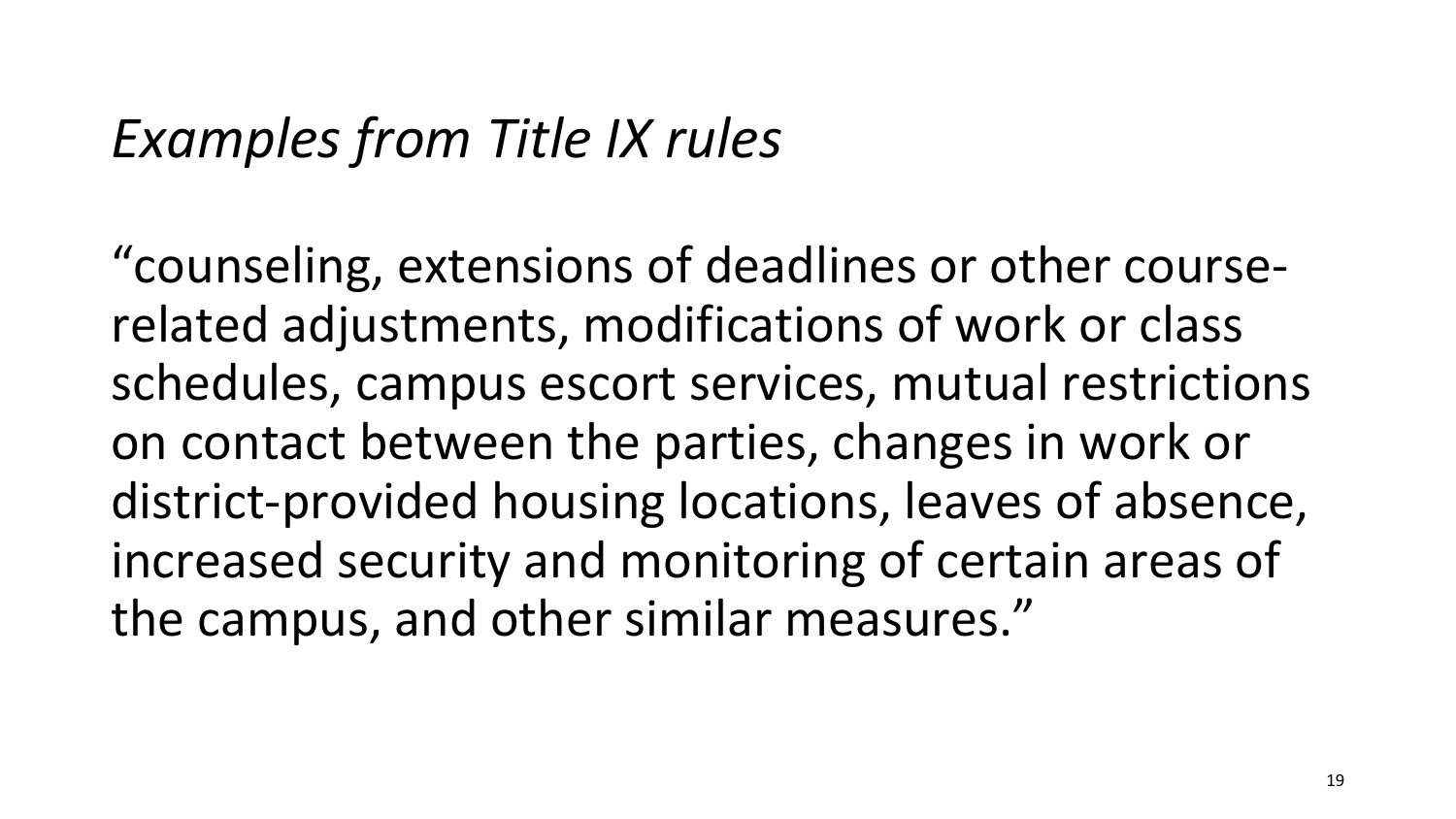# What if students need protection from ongoing threats?

Title IX allows immediate referral to Campus Threat Assessment Team, who can decide if emergency placement is needed This is for immediate safety – not for discipline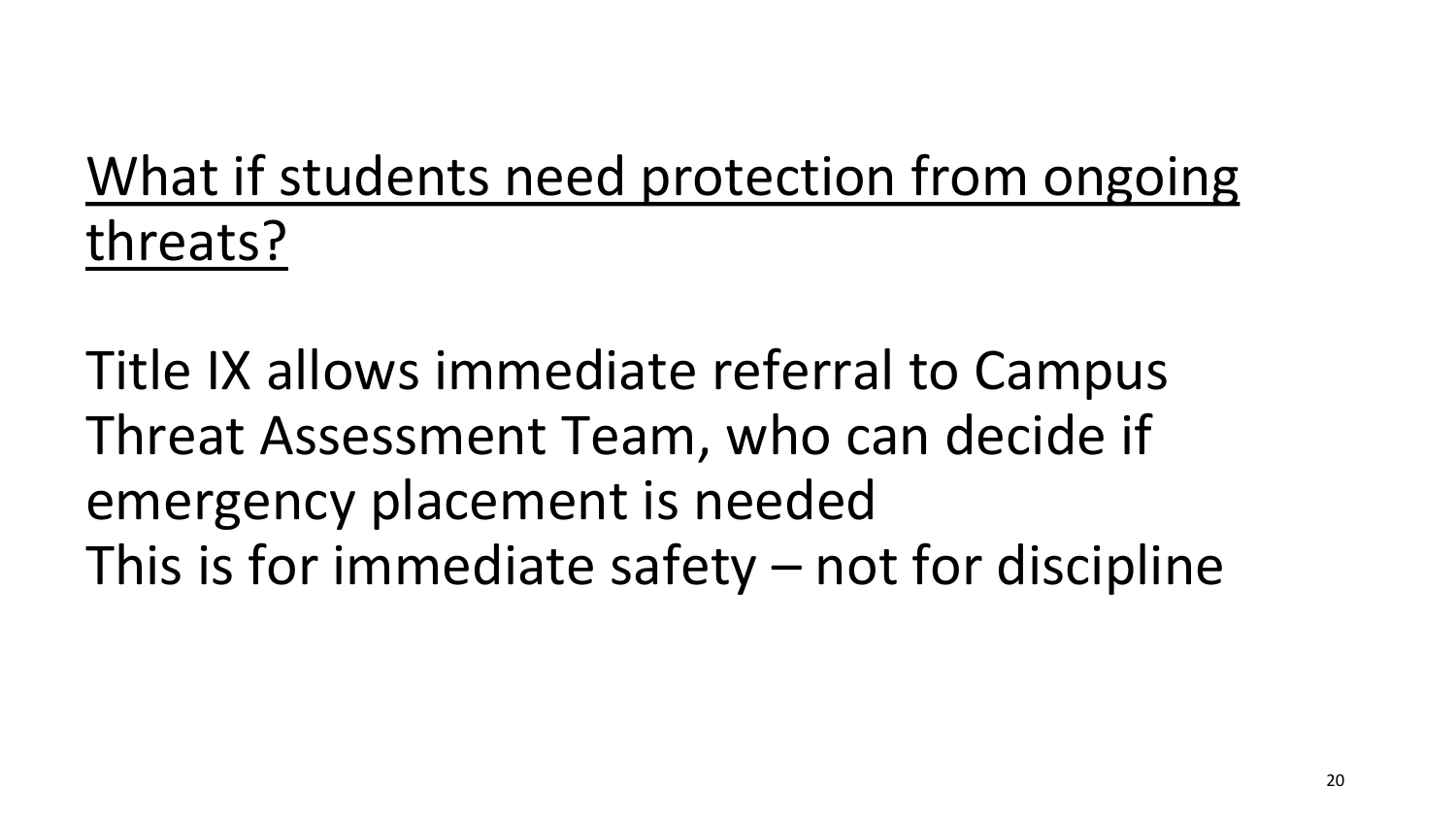How treat complainants and respondents equitably? Per Title IX Rules, this means:

- Staff participants are objective, unbiased, no stereotyping. No conflicts, Separate roles.
- Complainant is offered "supportive measures."
- **- Grievance Process that presumes respondent is innocent and there is no discipline until finding is made.**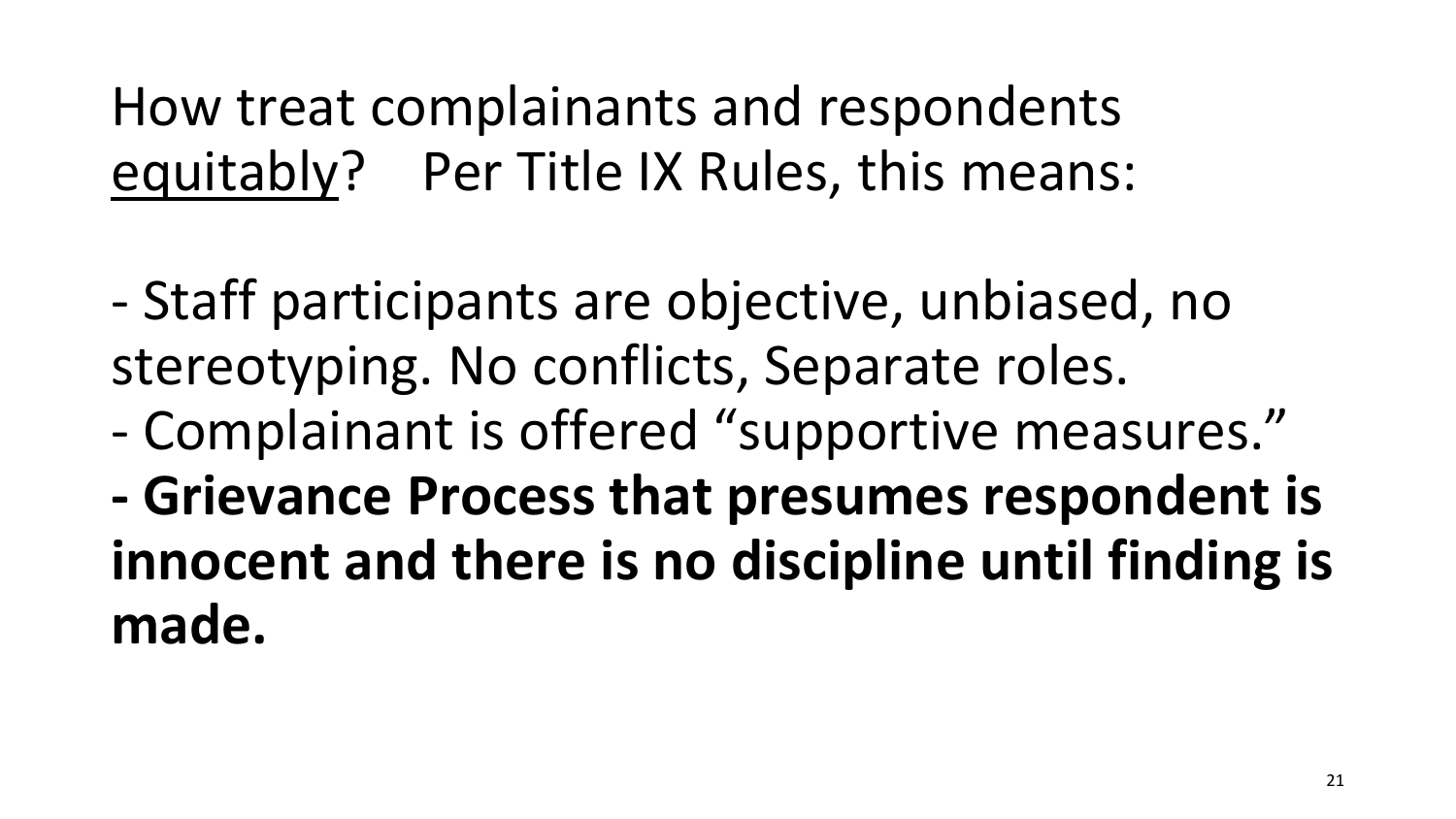## Grievance Process starts with a "formal complaint"

- Specific to Title IX Sexual Harassment claims
- Form filed with Title IX Coordinator
- Sets out the allegations
- Requests school to investigate as sexual

harassment

- No deadline to file
- Optional for Complainant, but required in order to trigger any step beyond initial Supportive Measures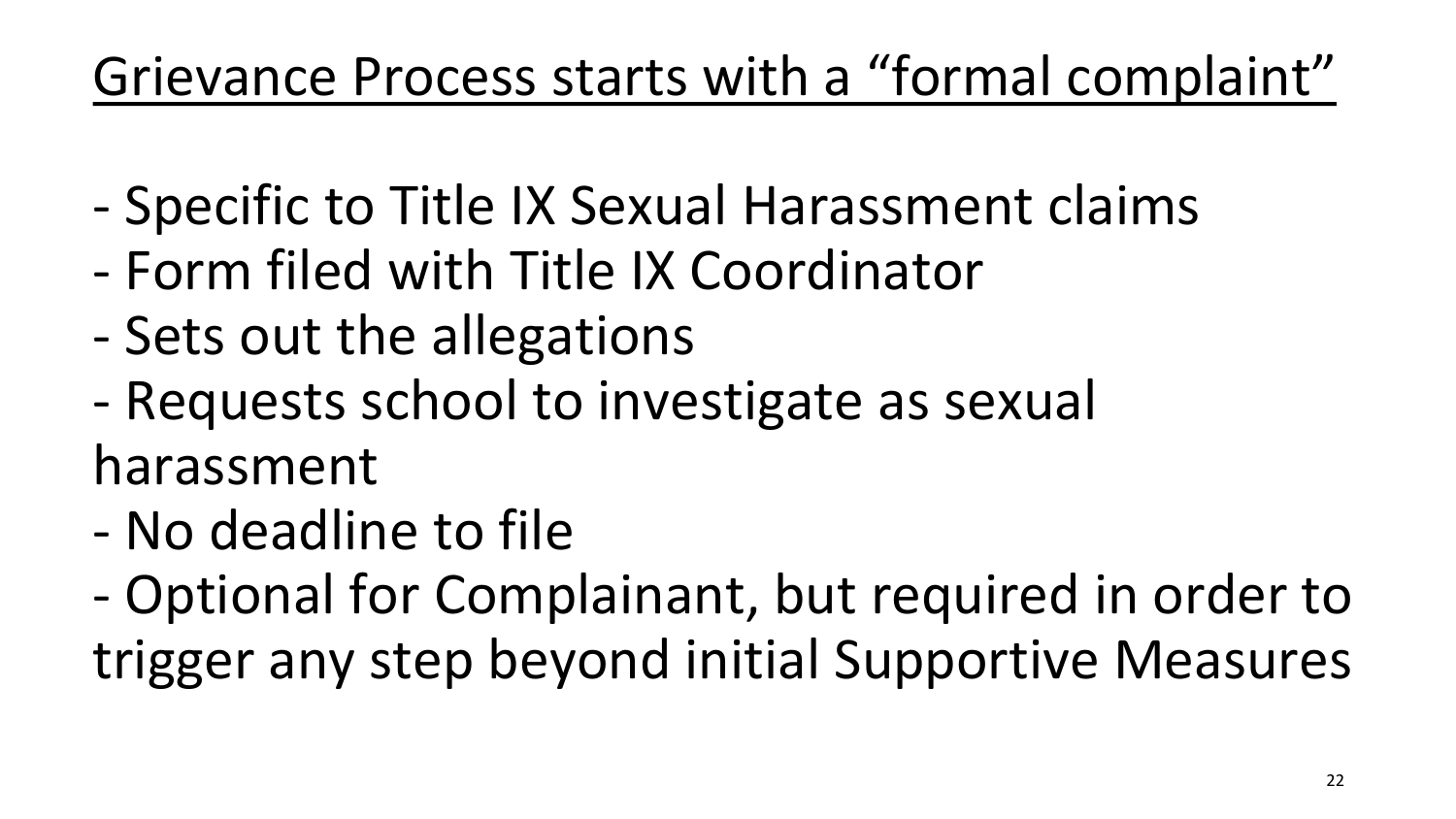What must wait until a "formal complaint" is filed

- ANY investigation as to responsibility
- ANY "unreasonably burdensome" measures or discipline against Respondent
- commencement of any informal process

If complaint is filed, Title IX Coordinator will oversee district handling of the complaint according to FFH Procedures and the assignment of roles of other Title IX personnel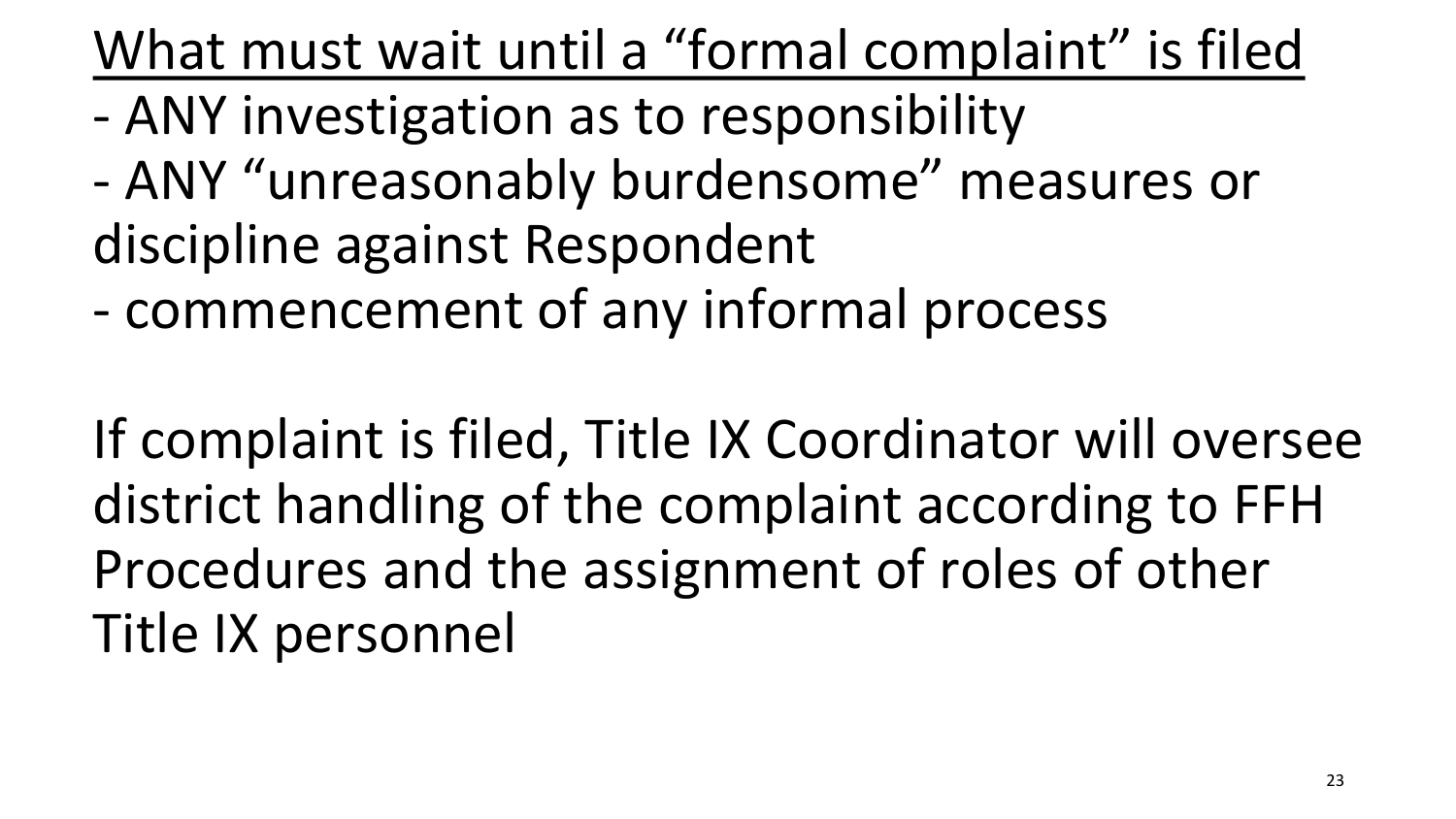# Dismissal of Formal Complaint

- Title IX Coordinator can file dismissal of complaint
- See FFH Procedures for mandatory and discretionary dismissal
- Complainant can immediately appeal dismissal

Formal Complaint filed by Title IX Coordinator

- If no complaint is filed by Complainant, Title IX Coordinator can sign and file to launch process
- Complainant is not required to participate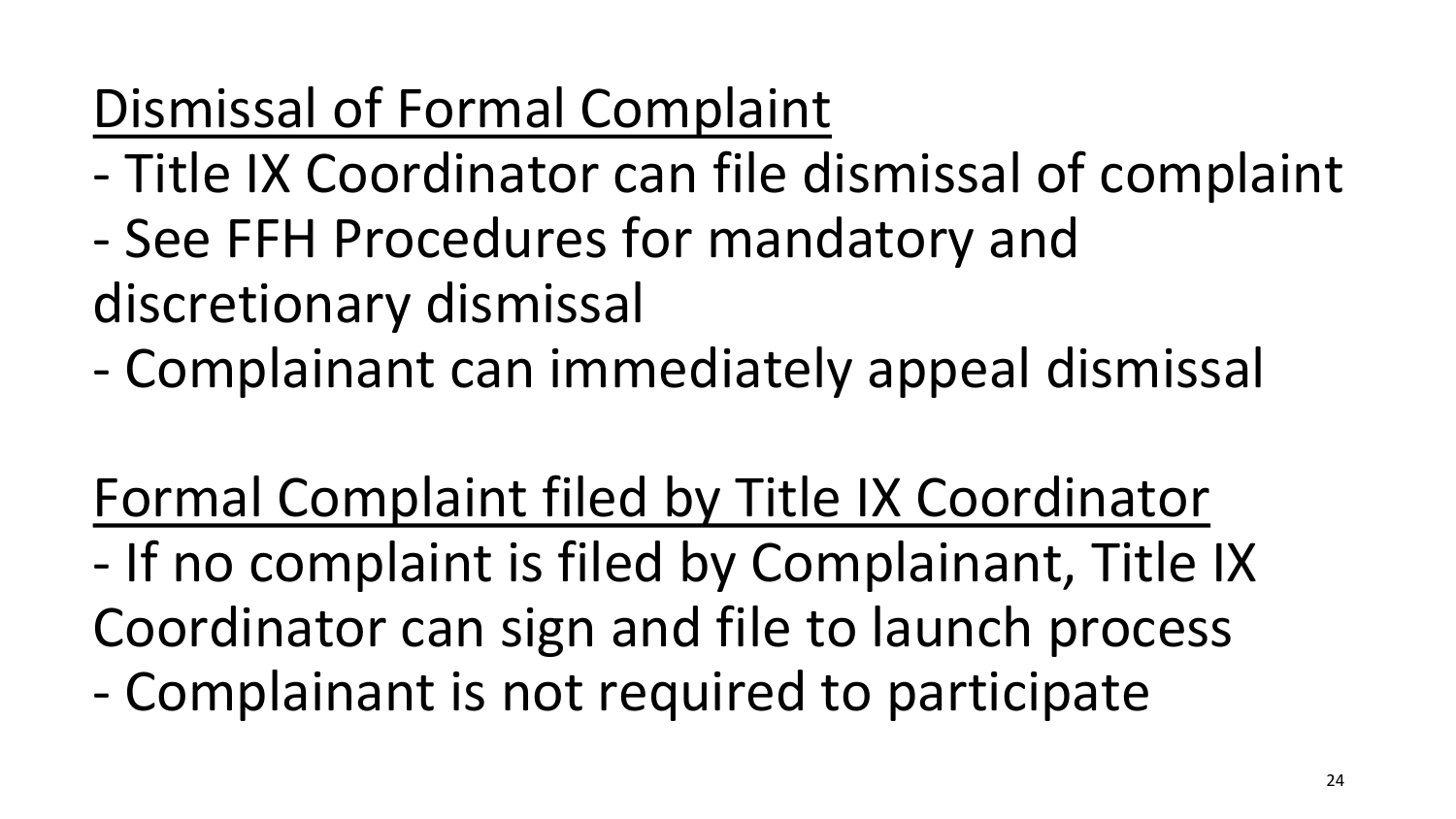Title IX Coordinator role where Complainant files Complaint:

- Upon receipt, send written notice to both parties of the allegations
- Must provide Respondent with name of Complainant
- Coordinate providing Supportive Measures as agreed, during process
- Follow FFH Procedures regarding offer of Informal Resolution Process
	- If parties agree to use, there is a stay of the formal complaint process until informal process ends
	- Title IX Coordinator may act as Facilitator of informal process or designate someone else who is trained
- Follow Title IX Manual with checklists and forms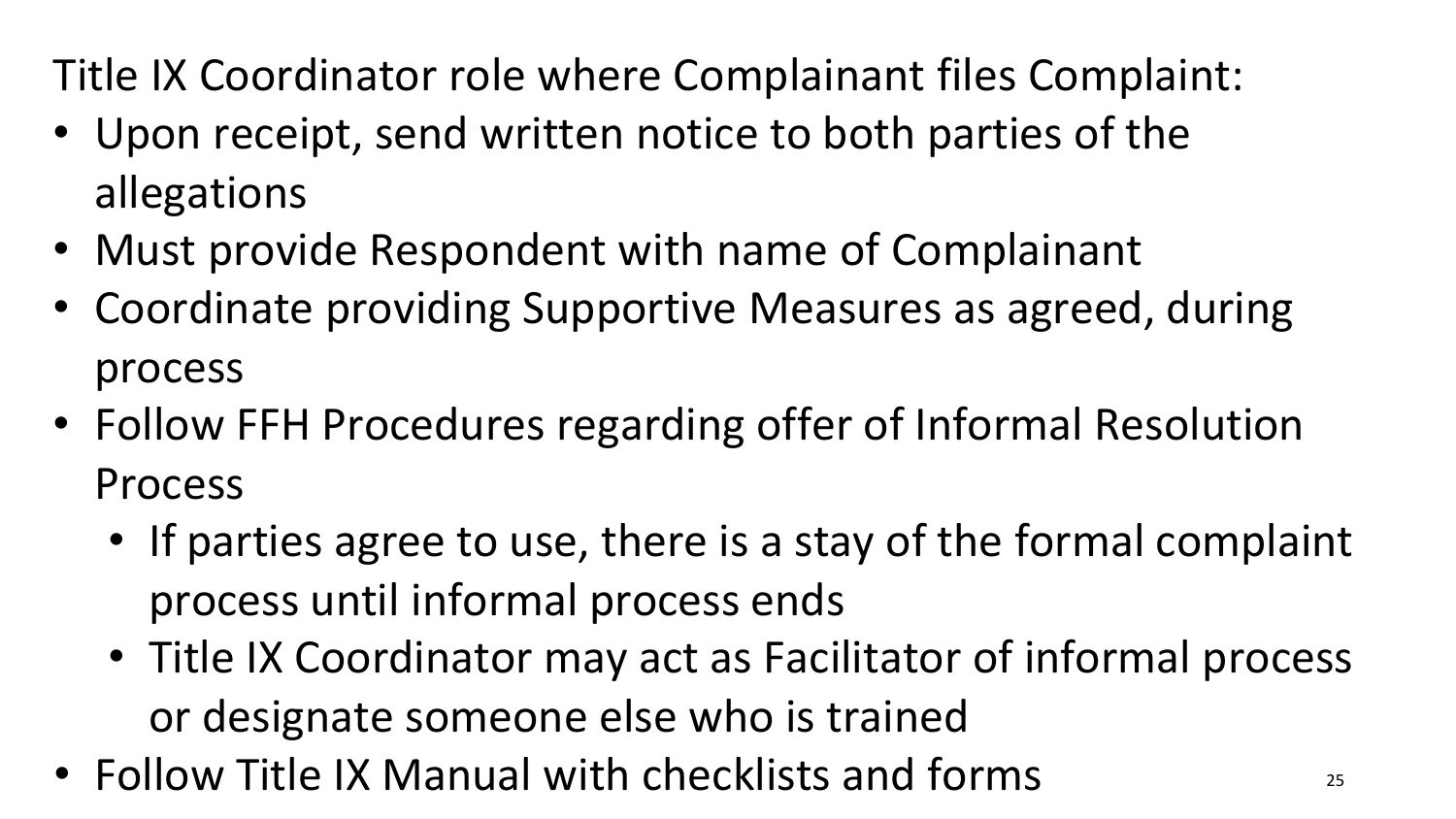#### Investigator Role and Investigation Process

- Burden of collecting evidence is on school/district, not parties
- Allegations in Formal Complaint will frame the parameters of the investigation
- Don't make a hypothesis then investigate to confirm
- Cannot restrict parties from discussing allegations during process
- Follow Title IX Manual with checklists and forms, timeline for notices, equal treatment of parties
- Investigate all allegations of sexual harassment
- Look for exculpatory evidence as well as inculpatory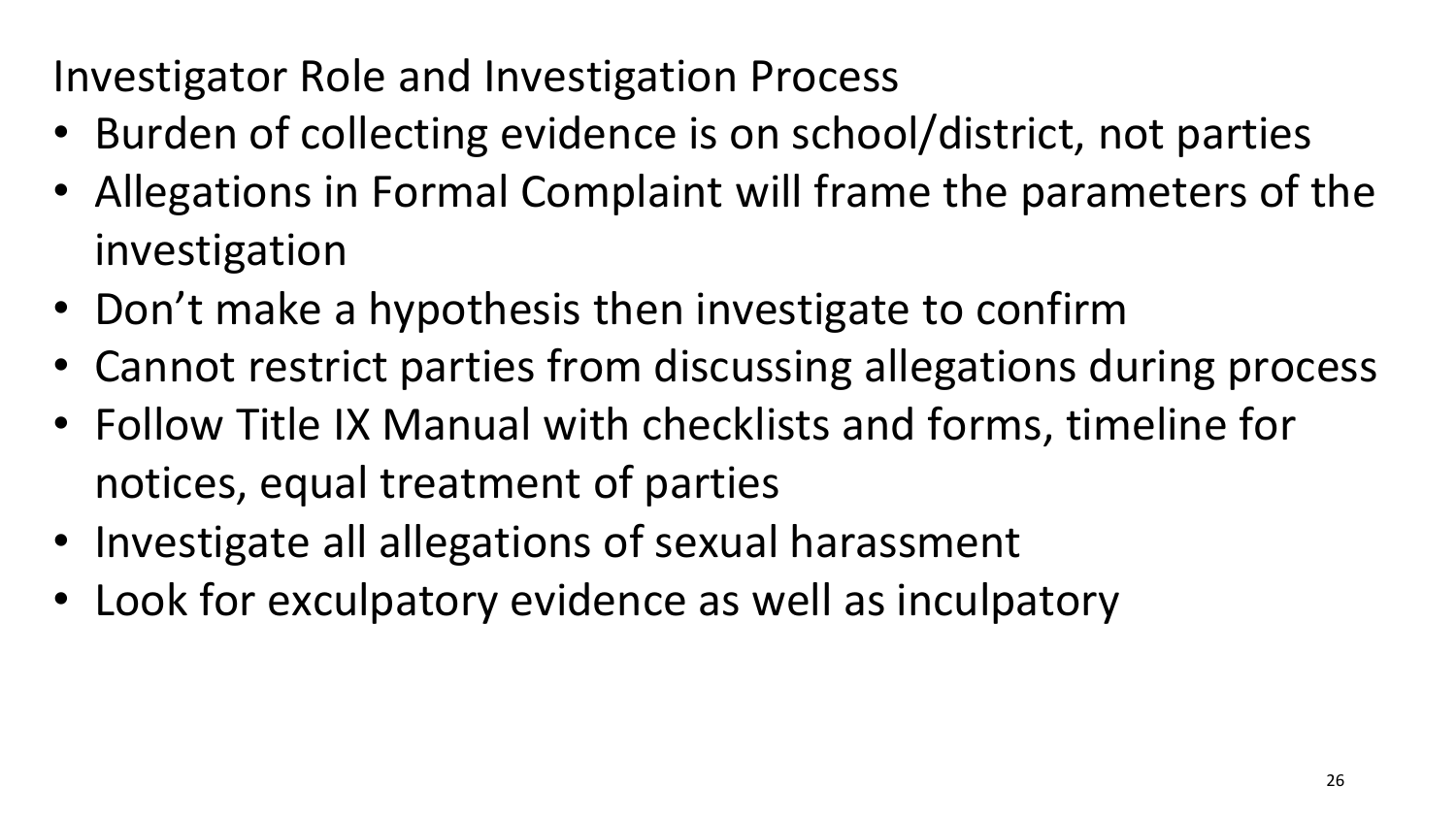- Disallow comments or evidence about Complainant's sexual history (see additional training on Rape Shield Protections)
- Must provide notice with sufficient time for parties to prepare for interviews
- Must afford each party the opportunity to submit written questions that the party wants asked of the other party or any witness
- Both parties must be given opportunity to review all evidence prior to conclusion of investigation and be given at least 10 days to submit a written response
- Should be ready to share evidence within 15 business days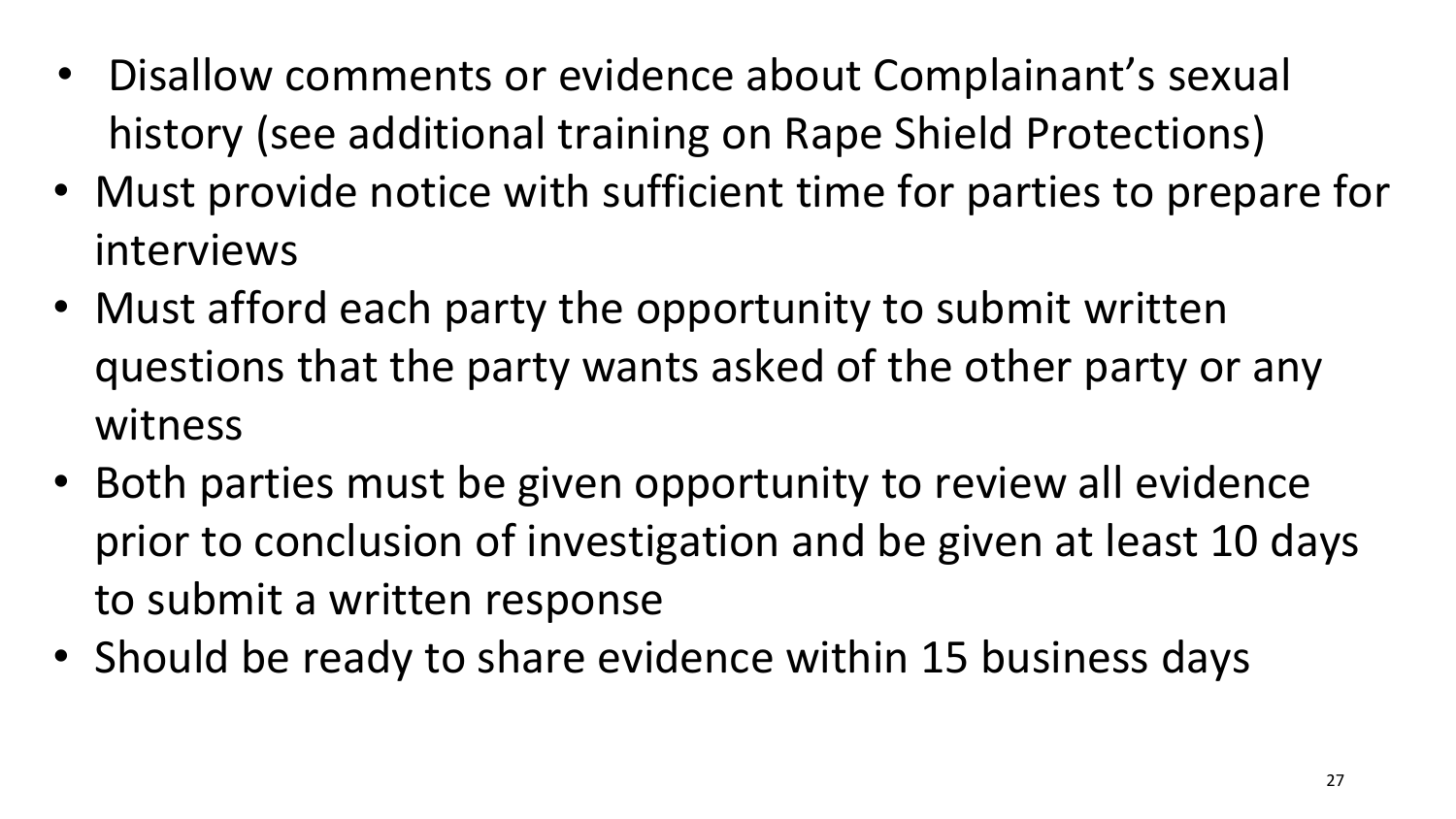Investigation report requirements

- Investigation report draft should include description of all evidence gathered - whether or not used
- Specific requirements for content See Title IX Procedures
- Say which evidence Investigator found to be relevant
- Each party must be provided investigative report for review and written response before final determination
- Provide copy of report to Decision Maker and Title IX Coordinator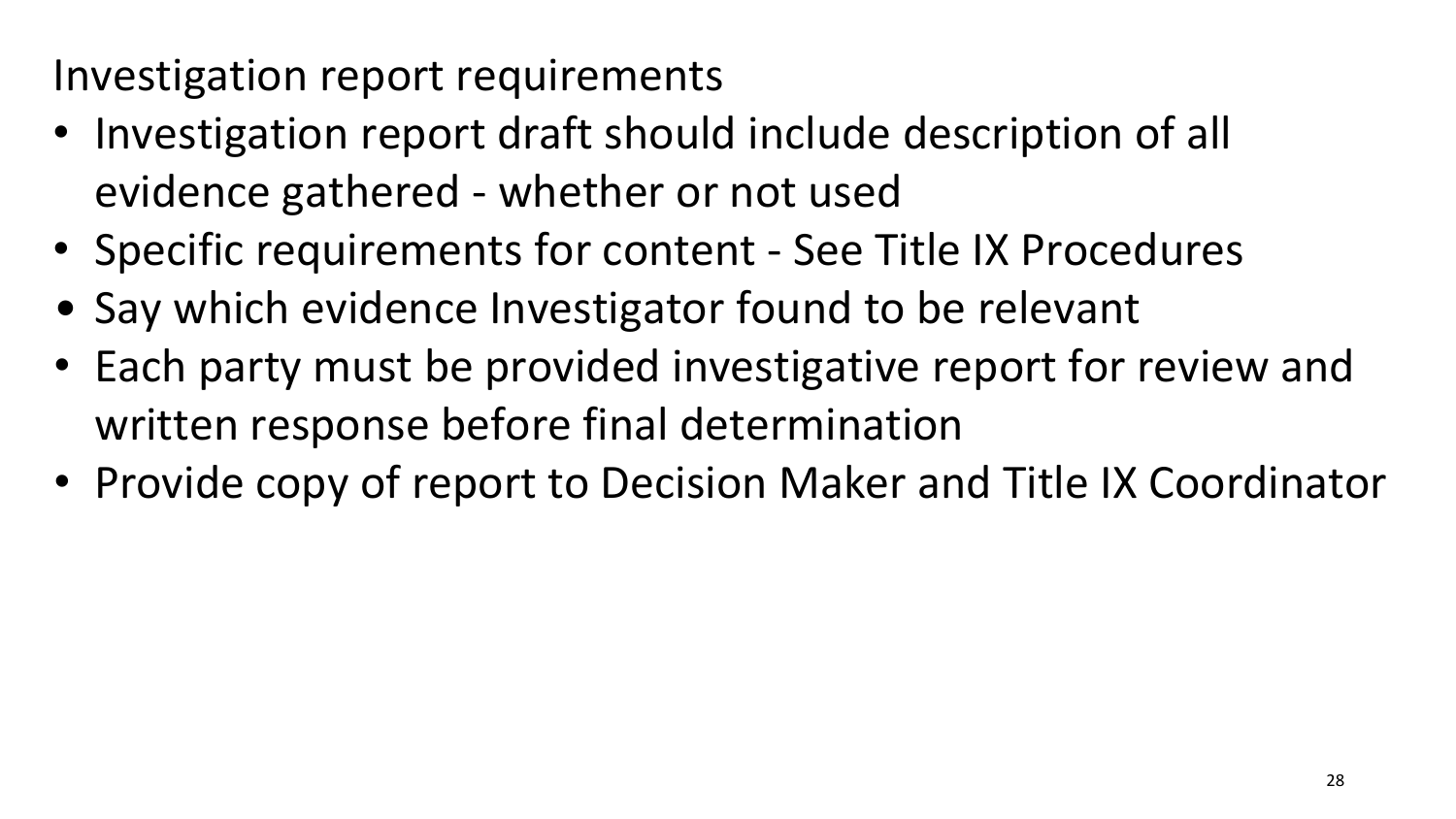Both Complainant and Respondent are valid witnesses

Presumption of R's innocence is not presumption of credibility

Do not base credibility on gender or status as C or R Investigator can comment on inconsistencies and make observations about demeanor, but Decisionmaker decides credibility or how much weight to give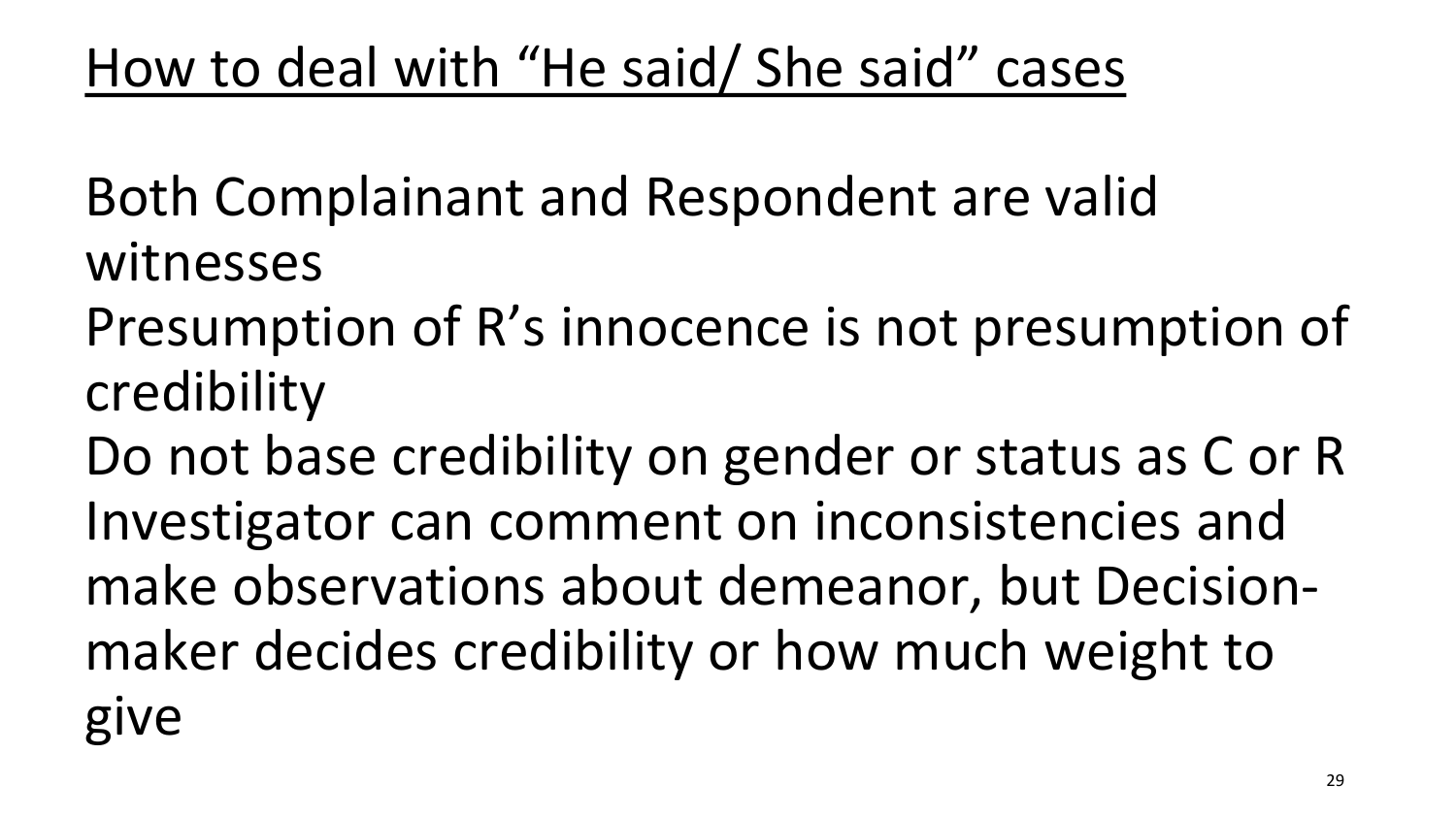#### Decision Maker:

- Cannot be same person as investigator keep separate Follow Title IX Procedures and Manual to
- Evaluate investigative report
- Allow further arguments from parties
- Hold hearings on notice
- Make a written determination as to responsibility based on "Preponderance of the Evidence"

Process should be complete within 60 business days after Complaint is filed (not counting informal or appeal)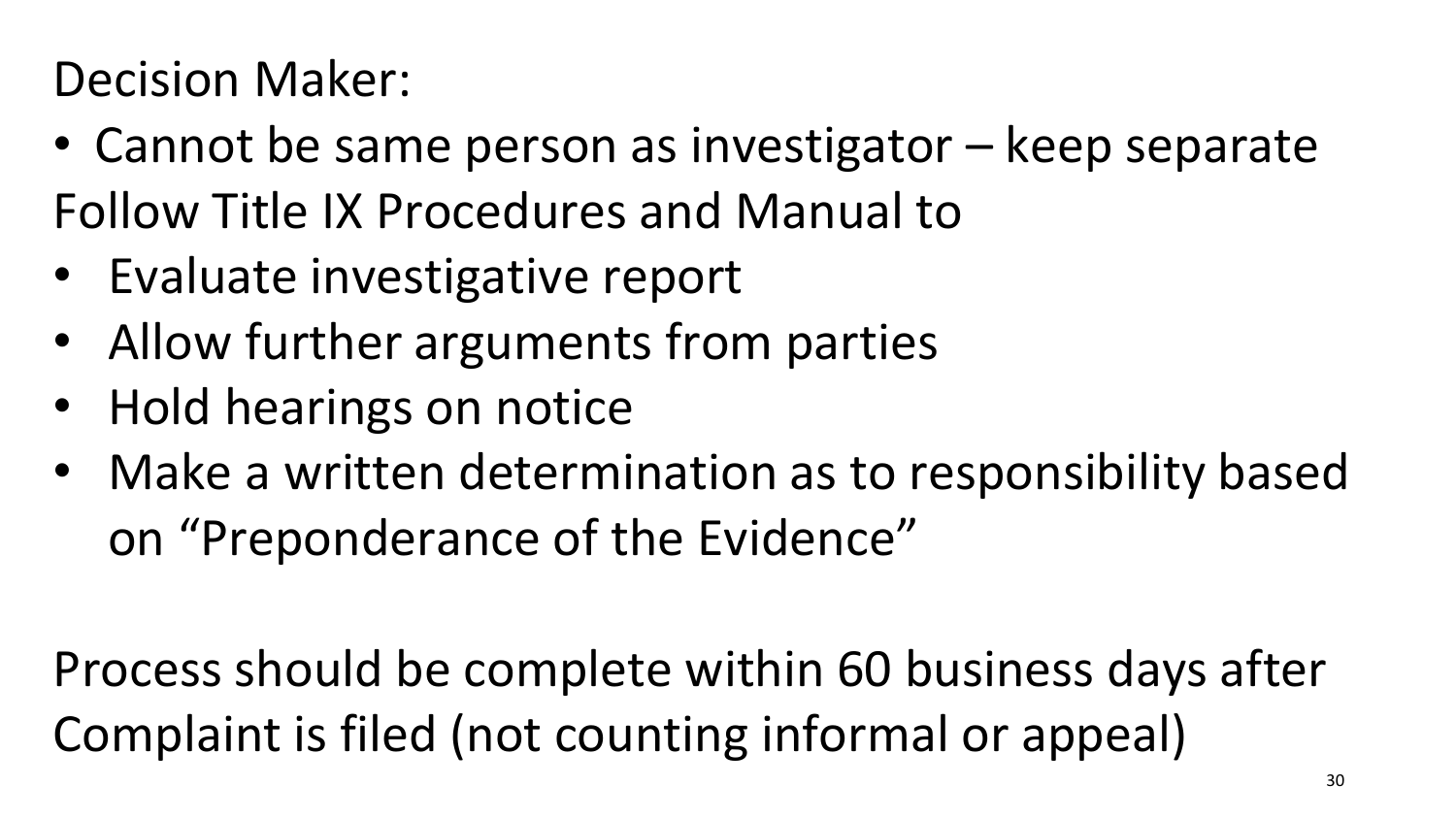Appellate Decision Maker:

- Upon an appeal, make a determination about responsibility
- Any Title IX discipline must wait until appeal is final either time for appeal has expired or appeal has been decided

Imposition of discipline:

- Campus applies Student Code of Conduct to impose discipline
- Campus may apply "mitigation" criteria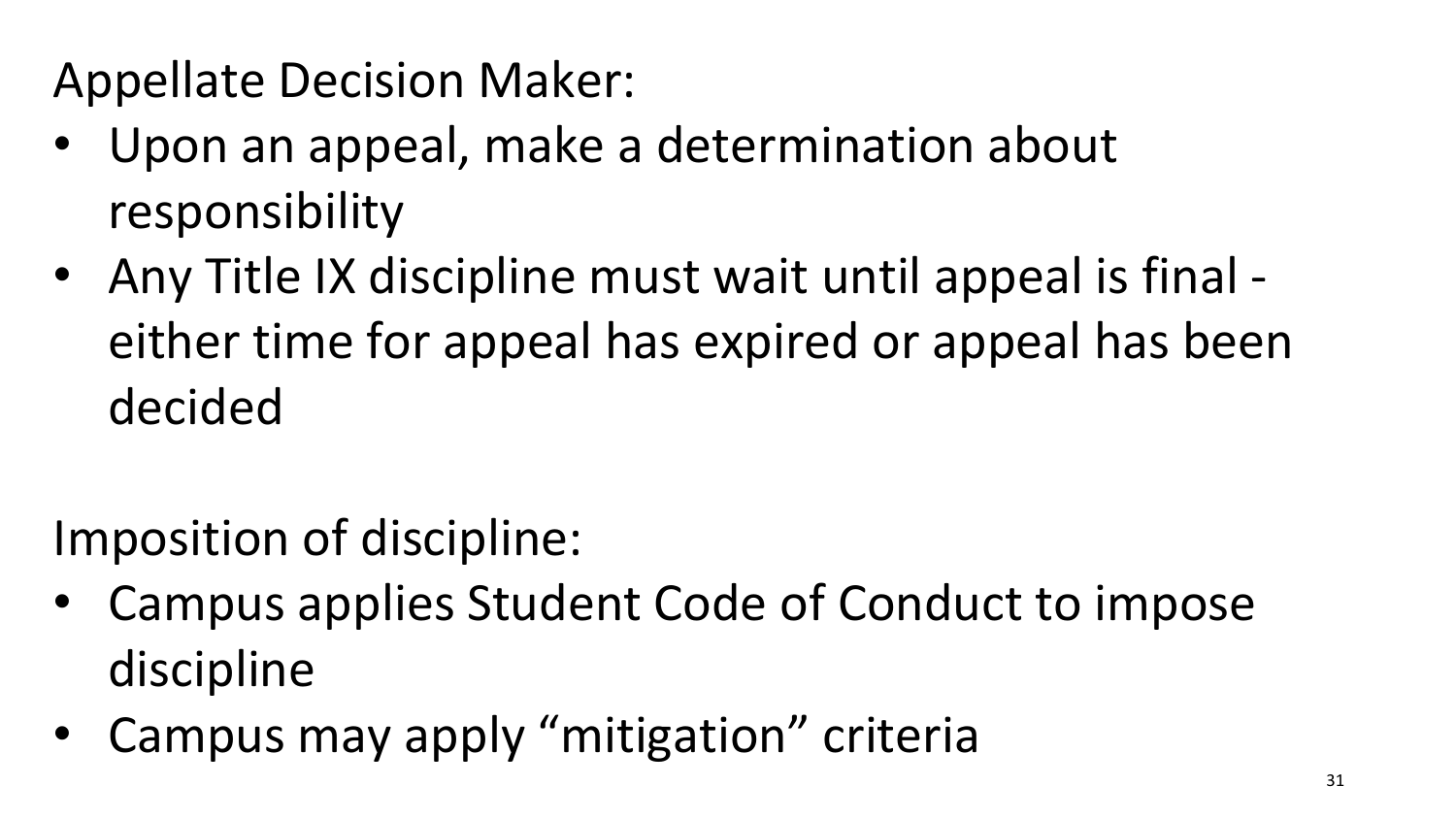### **Informal Resolution Process**

- Use only after Formal Complaint is filed
- Parties must agree to use no coercion
- Cannot use with Employee Conduct
- Campus Informal Resolution Process cannot use with Expellable Conduct
- District Informal Process can use with any complaint
- Title IX Coordinator can offer, or either party can request use. See FFH Procedures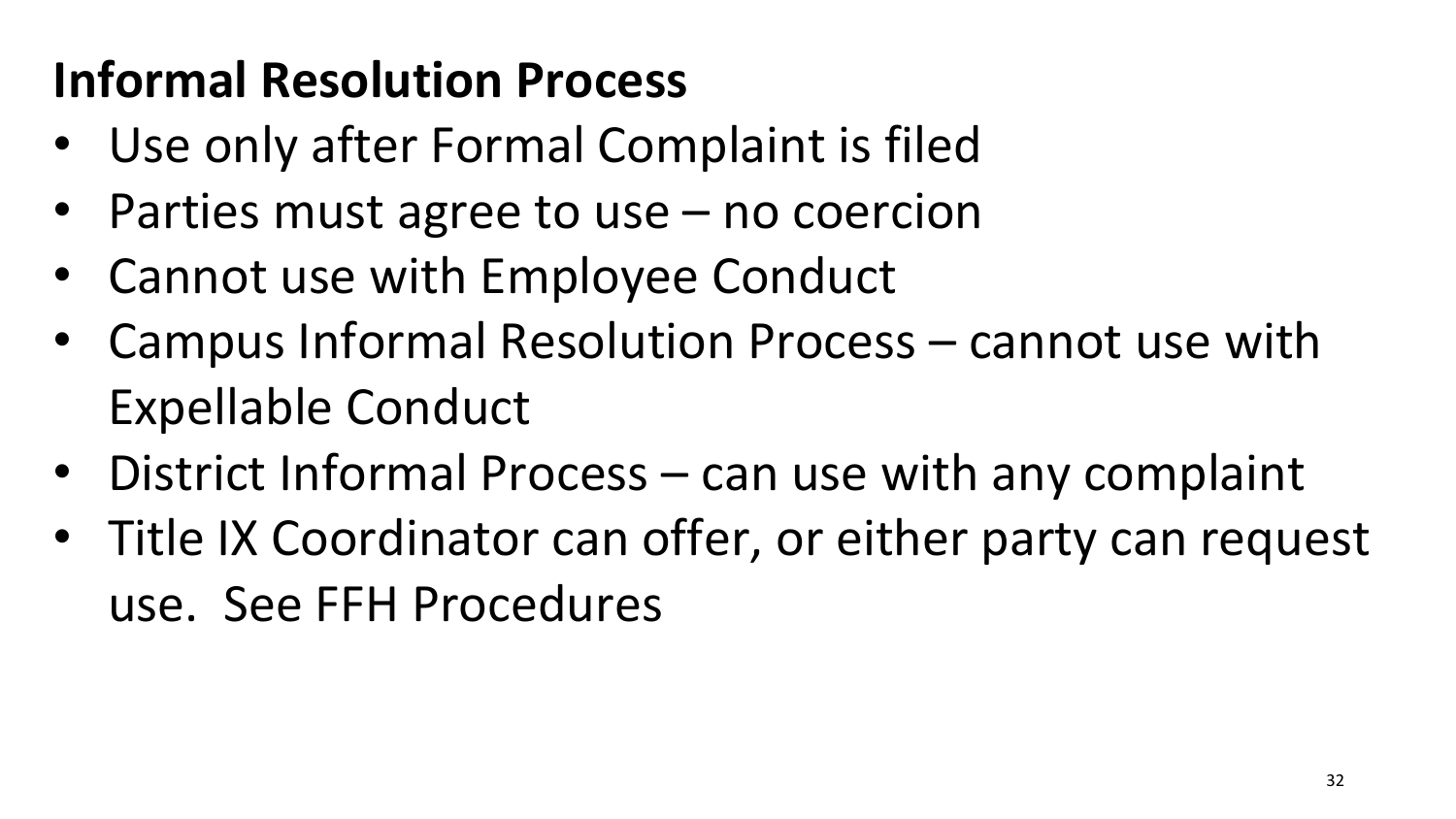### **Campus Informal Resolution Process**

- Both C & R must agree to use
- Title IX Coordinator designates investigator, decision maker, and facilitator; these can be from campus if trained in process
- Limit on range of discipline
- Limit on what goes in student record
- Both C & R must agree to outcome
- Facilitator helps parties reach agreement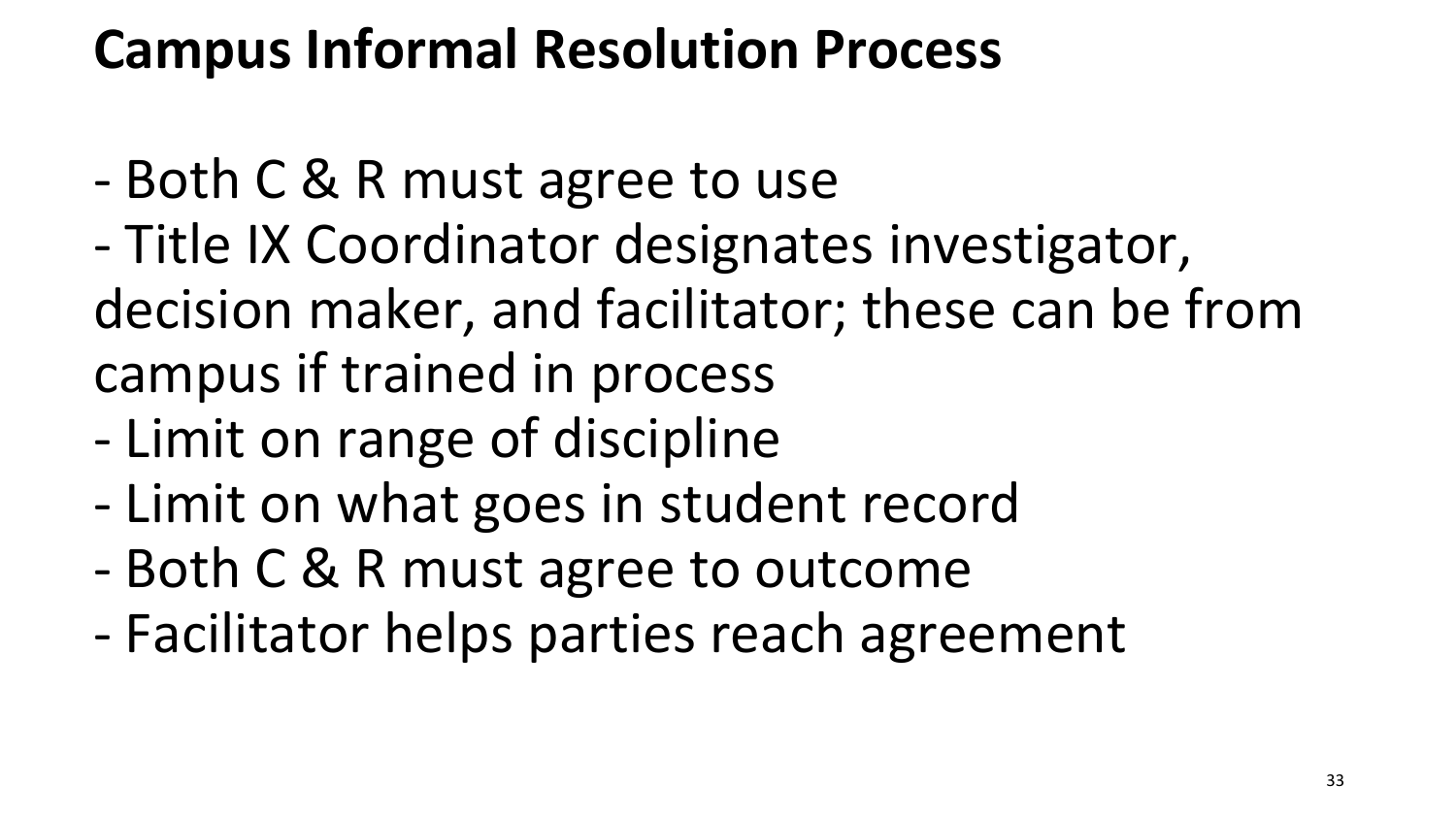# Why would parties do this informally

- Full grievance process is long and slow, 60+ days.
- If evidence is pretty clear, much less hassle, more is presented orally.
- If evidence is not clear, parties will get to see what quick investigation reveals.
- Under SCOC, sexual harassment is DAEP offense, this informal process limits # of DAEP days.
- Student records are neutral.